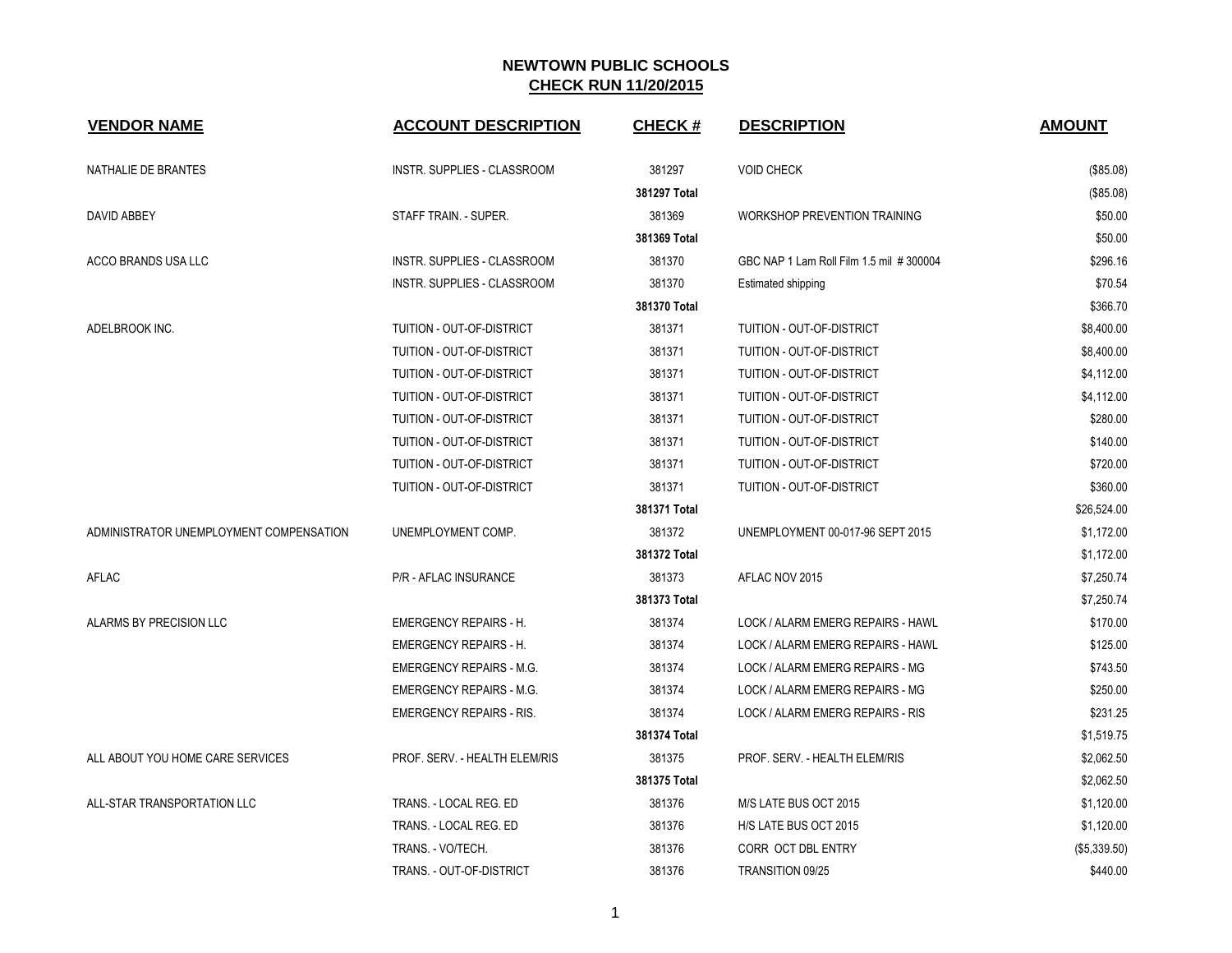| <b>VENDOR NAME</b>               | <b>ACCOUNT DESCRIPTION</b> | CHECK #      | <b>DESCRIPTION</b>                                 | <b>AMOUNT</b> |
|----------------------------------|----------------------------|--------------|----------------------------------------------------|---------------|
| ALL-STAR TRANSPORTATION LLC      | TRANS. - OUT-OF-DISTRICT   | 381376       | <b>TRANSITION 09/11/2015</b>                       | \$170.00      |
|                                  | STUDENT TRAVEL - SPORTS    | 381376       | SPORTS- STUDENT TRANSPORTATION                     | \$1,415.00    |
|                                  | TRANS. - MAGNET SCH.       | 381376       | ECA MAGNET SCHOOL - 144 DAYS 2015-16               | \$4,130.00    |
|                                  | TRANS. - MAGNET SCH.       | 381376       | RCA MAGNET SCHOOL - 140 DAYS 2015-16               | \$4,130.00    |
|                                  | TRANS. - NONNEWAUG         | 381376       | NONNAWAUG SCHOOL - 181 DAYS 2015-16                | \$3,891.50    |
|                                  | TRANS. - VO/TECH.          | 381376       | HATS SCHOOL - 181 DAYS 2015-16                     | \$5,339.50    |
|                                  | TRANS. - LOCAL SPECIAL ED  | 381376       | 3 W/C AND SPECIAL ED IN-DISTRICT 2015-16           | \$16,744.50   |
|                                  | TRANS. - LOCAL SPECIAL ED  | 381376       | LSPED RUNS 2015-16                                 | \$10,416.50   |
|                                  | TRANS. - LOCAL REG. ED     | 381376       | LOCAL REGULAR ED BUS CONTRACT 2015-16              | \$224,813.80  |
|                                  | TRANS. - PRIVATE           | 381376       | ST. ROSE PORTION OF TRANSPORTATION                 | \$21,498.30   |
|                                  | <b>TRANS. - PRIVATE</b>    | 381376       | FRASER WOODS PORTION OF TRANSPORTATION             | \$5,015.00    |
|                                  | <b>TRANS. - PRIVATE</b>    | 381376       | HOUSATONIC VALLEY PORTION OF TRANSPORTATION        | \$4,867.50    |
|                                  | TRANS. - MAGNET SCH.       | 381376       | DANBURY MAGNET PORTION OF TRANSPORTATION           | \$2,970.00    |
|                                  | STUDENT TRAVEL - MUSIC     | 381376       | <b>TRANSPORTATION</b>                              | \$740.00      |
|                                  | STUDENT TRAVEL - CLASSROOM | 381376       | Transportation NHS Tap Program to Norwalk Aquarium | \$235.00      |
|                                  |                            | 381376 Total |                                                    | \$303,717.10  |
| MADELEINE A ALLEN                | OFF. SUPPLIES - ADMIN.     | 381377       | ADM SUPPLIES                                       | \$110.39      |
|                                  |                            | 381377 Total |                                                    | \$110.39      |
| ALTUS POWER FUNDS, LLC SERIES II | ELECTRICITY - M.S.         | 381378       | <b>SOLAR 15,982 KWH</b>                            | \$1,304.13    |
|                                  |                            | 381378 Total |                                                    | \$1,304.13    |
| JOHN ALVAREZ                     | CONTRACTED SERV. - B.O.E.  | 381379       | TAPING OF BOE MEETING                              | \$50.00       |
|                                  |                            | 381379 Total |                                                    | \$50.00       |
| AMAZON                           | SUPPLIES - LIBRARY         | 381380       | Assorted books, see attached.                      | \$79.95       |
|                                  | SUPPLIES - LIBRARY         | 381380       | Assorted books, see attached.                      | \$17.99       |
|                                  | SUPPLIES - LIBRARY         | 381380       | Assorted books, see attached.                      | \$5.00        |
|                                  | SUPPLIES - LIBRARY         | 381380       | Assorted books, see attached.                      | \$11.41       |
|                                  | SUPPLIES - LIBRARY         | 381380       | Assorted books, see attached.                      | \$141.52      |
|                                  | SUPPLIES - LIBRARY         | 381380       | Assorted books, see attached.                      | \$149.99      |
|                                  | SUPPLIES - LIBRARY         | 381380       | Assorted books, see attached.                      | \$167.64      |
|                                  | SUPPLIES - LIBRARY         | 381380       | Assorted books, see attached.                      | \$19.97       |
|                                  | <b>SUPPLIES - LIBRARY</b>  | 381380       | Assorted books, see attached.                      | \$101.28      |
|                                  |                            | 381380 Total |                                                    | \$694.75      |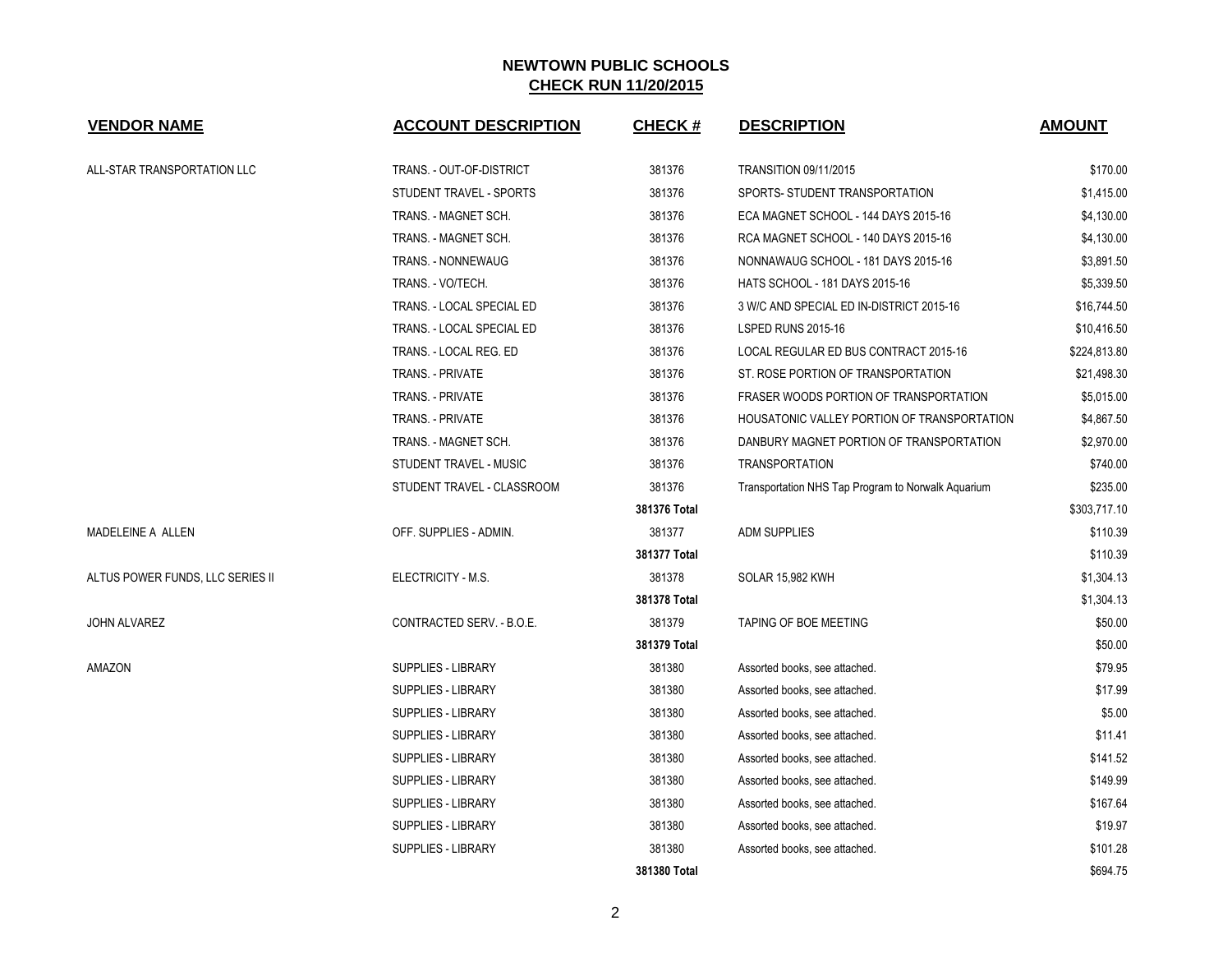| <b>VENDOR NAME</b> | <b>ACCOUNT DESCRIPTION</b>         | <b>CHECK#</b> | <b>DESCRIPTION</b>                                         | <b>AMOUNT</b> |
|--------------------|------------------------------------|---------------|------------------------------------------------------------|---------------|
| AMAZON             | <b>TEXTBOOKS - READING</b>         | 381381        | Assorted books, see attached.                              | \$4.00        |
|                    | <b>TEXTBOOKS - READING</b>         | 381381        | Assorted books, see attached.                              | \$35.90       |
|                    | <b>INSTR. SUPPLIES - ART</b>       | 381381        | Bronze paint for Art class.                                | \$34.32       |
|                    | INSTR. SUPPLIES - SCIENCE          | 381381        | Various items for science class per attached list          | \$33.90       |
|                    | INSTR. SUPPLIES - SCIENCE          | 381381        | Various items for science class per attached list          | \$81.60       |
|                    | <b>INSTR. SUPPLIES - SCIENCE</b>   | 381381        | Shipping                                                   | \$8.09        |
|                    | INSTR. SUPPLIES - SCIENCE          | 381381        | Various items for science class per attached list          | \$93.80       |
|                    | <b>INSTR. SUPPLIES - SCIENCE</b>   | 381381        | Various items for science class per attached list          | \$89.35       |
|                    | INSTR. SUPPLIES - COMPUTER ED.     | 381381        | Various items for computer classes per attached            | \$30.99       |
|                    | INSTR. SUPPLIES - COMPUTER ED.     | 381381        | Various items for computer classes per attached.           | \$61.37       |
|                    | INSTR. SUPPLIES - READING          | 381381        | Various items for reading classes per attached.            | \$118.36      |
|                    | INSTR. SUPPLIES - COMPUTER ED.     | 381381        | Assorted supplies for computer education per attached list | \$24.58       |
|                    | INSTR. SUPPLIES - COMPUTER ED.     | 381381        | Assorted supplies for computer education per attached list | \$72.80       |
|                    | INSTR. SUPPLIES - COMPUTER ED.     | 381381        | Assorted supplies for computer education per attached list | \$46.12       |
|                    | OFF. SUPPLIES - ADMIN.             | 381381        | Avery name badges, Item 74461. FREE SHIPPING               | \$45.05       |
|                    | <b>INSTR. SUPPLIES - CLASSROOM</b> | 381381        | Logitech Wireless presenter with Laser                     | \$33.95       |
|                    | INSTR. SUPPLIES - COMPUTER ED.     | 381381        | Adjustable Activity table for computer classroom.          | \$142.14      |
|                    | INSTR. SUPPLIES - CLASSROOM        | 381381        | OFM Oak Table Utility for computer classroom               | \$228.20      |
|                    | INSTR. SUPPLIES - CLASSROOM        | 381381        | OFM Oak Table Utility for computer classroom               | (\$228.20)    |
|                    | INSTR. SUPPLIES - SOC. STUDIES     | 381381        | Teach Like a Pirate, Book for SS Dept.                     | \$40.12       |
|                    | INSTR. SUPPLIES - CLASSROOM        | 381381        | Safco Alpha Better Desk, Stand up                          | \$256.25      |
|                    |                                    | 381381 Total  |                                                            | \$1,252.69    |
| AMAZON             | INSTR. SUPPLIES - COMPUTER ED.     | 381382        | iPad Power adaptors                                        | \$56.97       |
|                    | INSTR. SUPPLIES - COMPUTER ED.     | 381382        | iPad Lightning cables  Free shipping                       | \$38.97       |
|                    | <b>TEXTBOOKS - READING</b>         | 381382        | Sitti's Secret - ISBN-10: 0689817061 free shipping         | \$31.96       |
|                    | <b>TEXTBOOKS - READING</b>         | 381382        | Sitti's Secret - ISBN-10: 0689817061 free shipping         | \$87.89       |
|                    | INSTR. SUPPLIES - COMPUTER ED.     | 381382        | Dell MOC5UO 3 button optical mouse                         | \$40.80       |
|                    | <b>TEXTBOOKS - READING</b>         | 381382        | The People of Sparks: Book of Ember 2                      | \$35.95       |
|                    | <b>TEXTBOOKS - READING</b>         | 381382        | The City of Ember- (the first book)                        | \$13.62       |
|                    | <b>TEXTBOOKS - READING</b>         | 381382        | The Prophet of Yonwood (Ember, book 3)                     | \$79.90       |
|                    | <b>TEXTBOOKS - READING</b>         | 381382        | The Diamond of Darkhold (Ember, book 4)                    | \$22.47       |
|                    | INSTR. SUPPLIES - COMPUTER ED.     | 381382        | Dymo label maker (160)                                     | \$16.04       |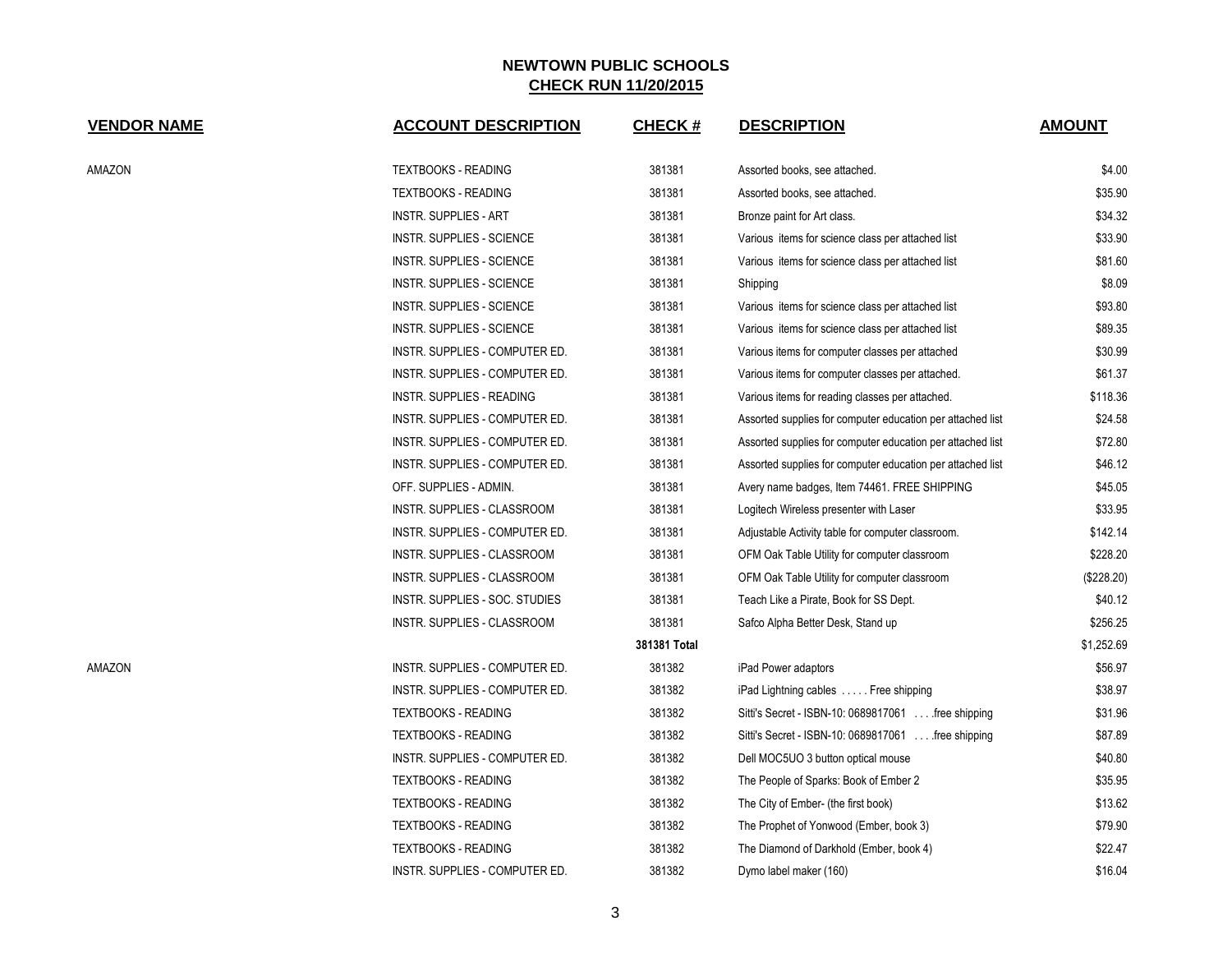| <b>VENDOR NAME</b> | <b>ACCOUNT DESCRIPTION</b>        | <b>CHECK#</b> | <b>DESCRIPTION</b>                                        | <b>AMOUNT</b> |
|--------------------|-----------------------------------|---------------|-----------------------------------------------------------|---------------|
| AMAZON             | INSTR. SUPPLIES - COMPUTER ED.    | 381382        | Dymo labeling tape (45013)                                | \$8.99        |
|                    | INSTR. SUPPLIES - CLASSROOM       | 381382        | Flip chart markers - asstd free shipping                  | \$28.36       |
|                    | INSTR. SUPPLIES - CLASSROOM       | 381382        | Flip chart markers - black                                | \$13.58       |
|                    | INSTR. SUPPLIES - CLASSROOM       | 381382        | Flip chart markers - asstd free shipping                  | \$21.27       |
|                    | INSTR. SUPPLIES - CLASSROOM       | 381382        | VELCRO ONE WRAP - CABLE TIES                              | \$4.99        |
|                    | INSTR. SUPPLIES - COMPUTER ED.    | 381382        | Lighting to USB cable 6ft                                 | \$38.97       |
|                    | INSTR. SUPPLIES - COMPUTER ED.    | 381382        | Apple 12w ISB power adaptor                               | \$56.97       |
|                    |                                   | 381382 Total  |                                                           | \$597.70      |
| AMAZON             | INSTR. SUPPLIES - CLASSROOM       | 381383        | MOVO PM 10 microphone for iPhone/iPad                     | \$24.95       |
|                    | INSTR. SUPPLIES - CLASSROOM       | 381383        | shipping/handling                                         | \$5.07        |
|                    |                                   | 381383 Total  |                                                           | \$30.02       |
| AMAZON             | <b>INSTR. SUPPLIES - ENGLISH</b>  | 381384        | ROMEO & JULIET IN HARLEM DVD(9/15 RELEASE)                | \$79.95       |
|                    | INSTR. SUPPLIES - TECH ED.        | 381384        | Hawk Reading Lamp, Illumination Magnifier Glass           | $(\$29.50)$   |
|                    | INSTR. SUPPLIES - TECH ED.        | 381384        | Hawk Reading Lamp, Illumination Magnifier Glass           | \$29.50       |
|                    | INSTR. SUPPLIES - WORLD LANG.     | 381384        | SEE CART ATTACHED                                         | \$81.84       |
|                    | INSTR. SUPPLIES - TECH ED.        | 381384        | Case Logic DCB-306 SLR Camera Holster (Black)             | \$35.98       |
|                    | <b>INSTR. SUPPLIES - TECH ED.</b> | 381384        | HP 940XL Black Ink Cartridge and HP 940 Colors            | \$182.40      |
|                    | INSTR. SUPPLIES - TECH ED.        | 381384        | Adobe After Effects CC Classroom in a Book                | \$56.02       |
|                    | INSTR. SUPPLIES - TECH ED.        | 381384        | Adobe Premiere Pro CC Classroom in a Book                 | \$35.23       |
|                    | INSTR. SUPPLIES - TECH ED.        | 381384        | (2 Pack) Rain cover Camera Protector                      | \$15.99       |
|                    | REPAIRS - TECH ED.                | 381384        | Transcend 32GB SDHC Class 10 UHS-1 Flash Memory           | \$14.99       |
|                    | INSTR. SUPPLIES - TECH ED.        | 381384        | Limo Studio Photo Video Studio Light Kit                  | \$149.00      |
|                    | STAFF TRAIN. - CLASSROOM          | 381384        | Research-Based Unit and Lesson Planning                   | \$25.00       |
|                    | STAFF TRAIN. - CLASSROOM          | 381384        | Engaging Students: Using the Unit in Comp Lesson Planning | \$38.00       |
|                    | INSTR. SUPPLIES - TECH ED.        | 381384        | Loctite 1399965 Two 2-Gram Tubes Super Glue Gel           | \$4.19        |
|                    | INSTR. SUPPLIES - TECH ED.        | 381384        | WRT1900AC Dual Band Smart Wi-Fi Wireless AC Router        | \$164.99      |
|                    | INSTR. SUPPLIES - TECH ED.        | 381384        | I Fixit I Opener Kit                                      | \$25.00       |
|                    | INSTR. SUPPLIES - TECH ED.        | 381384        | <b>SHIPPING</b>                                           | \$10.48       |
|                    | <b>INSTR. SUPPLIES - MUSIC</b>    | 381384        | DEWALT DW364K 7-1/4-Inch Circular Saw w/ Electric Brake   | \$158.00      |
|                    | <b>REPAIRS - TECH ED.</b>         | 381384        | Tripp Lite 20 Outlet Bench & Cabinet Power Strip          | \$45.99       |
|                    | REPAIRS - TECH ED.                | 381384        | 49mm Multi-Coated UV Protective Filter For Sony Alpha     | \$3.99        |
|                    | <b>REPAIRS - TECH ED.</b>         | 381384        | <b>SHIPPING</b>                                           | \$2.99        |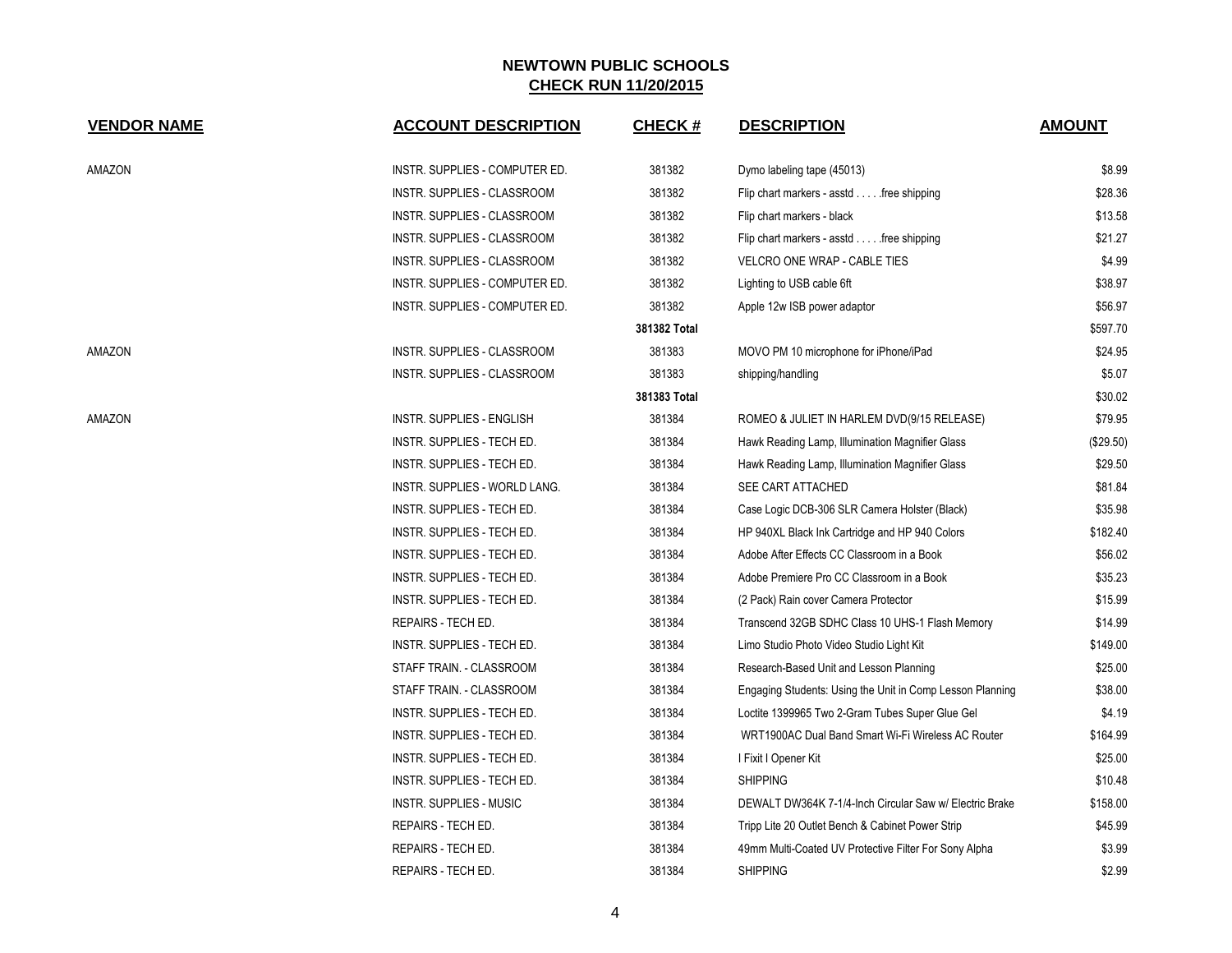| <b>VENDOR NAME</b>           | <b>ACCOUNT DESCRIPTION</b>       | <b>CHECK#</b> | <b>DESCRIPTION</b>                                       | <b>AMOUNT</b> |
|------------------------------|----------------------------------|---------------|----------------------------------------------------------|---------------|
| AMAZON                       | REPAIRS - TECH ED.               | 381384        | EBL® 855 4 Bay 9V Battery Charger with 4 Pack            | \$19.99       |
|                              | REPAIRS - TECH ED.               | 381384        | <b>SHIPPING</b>                                          | \$4.69        |
|                              | REPAIRS - TECH ED.               | 381384        | 49mm Multi-Coated UV Protective Filter For Sony Alpha    | \$24.00       |
|                              | REPAIRS - TECH ED.               | 381384        | Polaroid Optics 58mm Multi-Coated UV Protective Filter   | \$34.95       |
|                              | REPAIRS - TECH ED.               | 381384        | Lens Cap Bundle - 4 Snap-on Lens Covers for Cameras      | \$13.98       |
|                              | REPAIRS - TECH ED.               | 381384        | Lens Cap Bundle - 4 Snap-on Lens Covers for Cameras      | \$15.98       |
|                              | REPAIRS - TECH ED.               | 381384        | Lens Cap Bundle - 4 Snap-on Lens Covers for DSLR Cameras | \$7.96        |
|                              | REPAIRS - TECH ED.               | 381384        | BOYA BY-WM5 2.4GHZ Wireless Lavalier Microphone Sys      | \$399.80      |
|                              | REPAIRS - TECH ED.               | 381384        | ACDelco AAA Super Alkaline Batteries, 100-Count          | \$20.83       |
|                              | INSTR. SUPPLIES - SOC. STUDIES   | 381384        | 3 DVDs - SEE CART ATTACHED                               | \$29.85       |
|                              | INSTR. SUPPLIES - SOC. STUDIES   | 381384        | MALE TO FEMALE AUDIO CABLE                               | \$5.09        |
|                              | INSTR. SUPPLIES - SOC. STUDIES   | 381384        | MALE TO FEMALE AUDIO CABLE                               | \$7.98        |
|                              | OFF. SUPPLIES - ADMIN.           | 381384        | DELL 22 INCH SCREEN.                                     | \$119.90      |
|                              | INSTR. SUPPLIES - ENGLISH        | 381384        | SEE ATTACHED LIST                                        | \$62.17       |
|                              | <b>INSTR. SUPPLIES - ENGLISH</b> | 381384        | SEE ATTACHED LIST                                        | \$289.00      |
|                              | <b>INSTR. SUPPLIES - ENGLISH</b> | 381384        | SEE ATTACHED LIST                                        | \$140.50      |
|                              | <b>SUPPLIES - LIBRARY</b>        | 381384        | HP OFFICE JET PRO                                        | \$382.07      |
|                              |                                  | 381384 Total  |                                                          | \$2,708.77    |
| ANTHEM SPORTS, LLC           | <b>INSTR. SUPPLIES - SPORTS</b>  | 381385        | SETS OF PREMIER CORNER FLAGS- RED-6B1404                 | \$399.90      |
|                              | <b>INSTR. SUPPLIES - SPORTS</b>  | 381385        | <b>SHIPPING</b>                                          | \$74.12       |
|                              |                                  | 381385 Total  |                                                          | \$474.02      |
| APPLE INC.                   | EQUIPMENT - INFO. TECH.          | 381386        | MacBook Pro 13 in, 2.7dual core i5, 256 GB               | \$4,197.00    |
|                              | EQUIPMENT - INFO. TECH.          | 381386        | Apple Care Protection Plan 3 year                        | \$549.00      |
|                              |                                  | 381386 Total  |                                                          | \$4,746.00    |
| AQUARION WATER COMPANY OF CT | WATER - H.                       | 381387        | WATER 200332183 30 THOU GALS                             | \$343.68      |
|                              | WATER - S.H.                     | 381387        | <b>WATER 200346119 FIRE LINE</b>                         | \$351.96      |
|                              | WATER - S.H.                     | 381387        | WATER 200346118 682 THOU GALS                            | \$2,964.29    |
|                              | WATER - M.G.                     | 381387        | WATER 200331002 52 THOU GALS                             | \$456.33      |
|                              | WATER - M.S.                     | 381387        | WATER 200330637 88 THOU GALS                             | \$656.62      |
|                              | WATER - H.S.                     | 381387        | WATER 200328345 211 THOU GALS                            | \$1,314.24    |
|                              | WATER - H.S.                     | 381387        | WATER 200328870 275 THOU GALS                            | \$1,665.61    |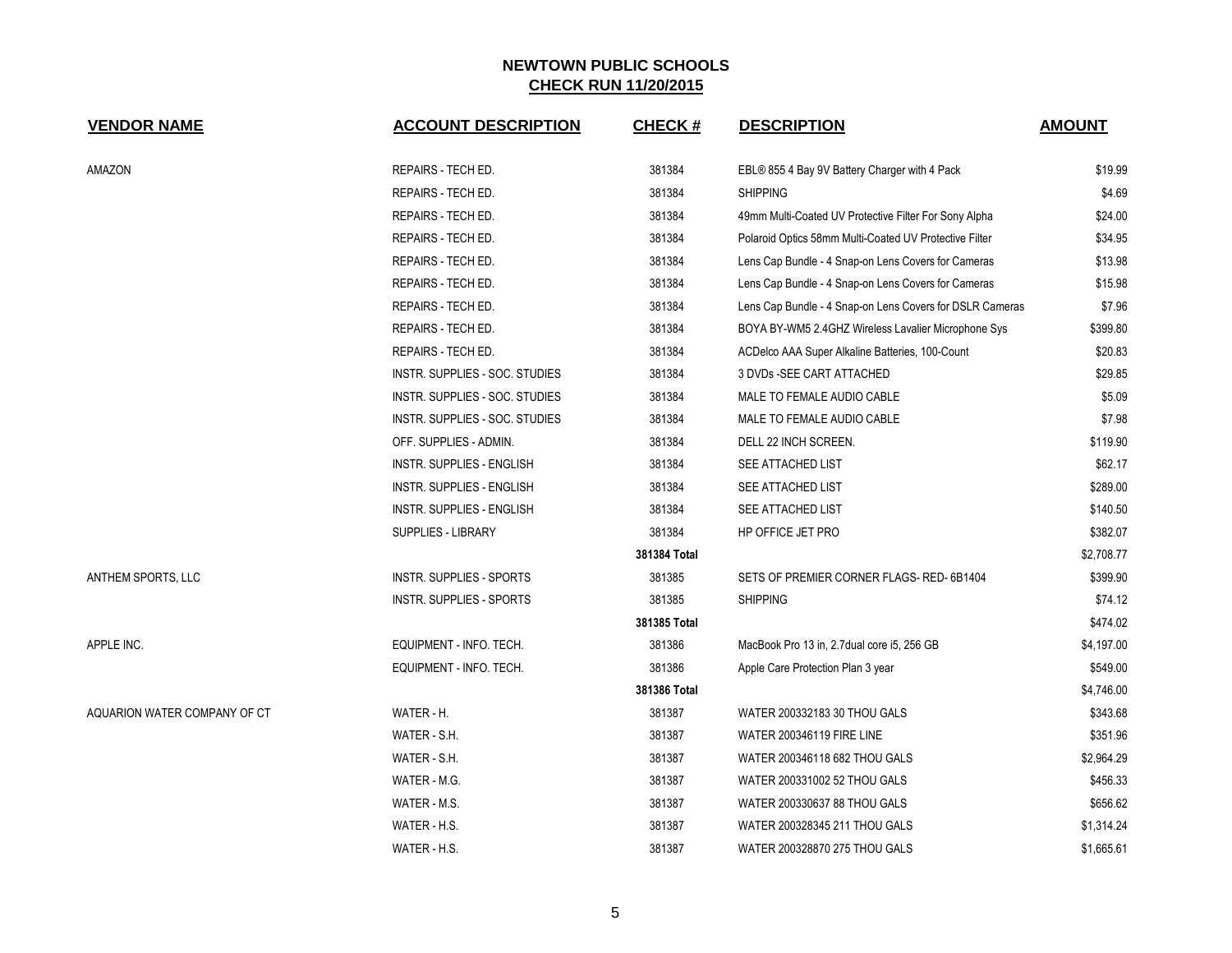| <b>VENDOR NAME</b>                   | <b>ACCOUNT DESCRIPTION</b>        | <b>CHECK#</b> | <b>DESCRIPTION</b>                          | <b>AMOUNT</b> |
|--------------------------------------|-----------------------------------|---------------|---------------------------------------------|---------------|
| AQUARION WATER COMPANY OF CT         | WATER - H.S.                      | 381387        | WATER 200331205 4 THOU GALS                 | \$51.89       |
|                                      |                                   | 381387 Total  |                                             | \$7,804.62    |
| ARC-O-ROOTER LLC                     | <b>EMERGENCY REPAIRS - M.S.</b>   | 381388        | SNAKE TWO MAIN LINES - NMS                  | \$370.00      |
|                                      | <b>EMERGENCY REPAIRS - M.S.</b>   | 381388        | SNAKE OUT DRAINAGE LINES - NMS (PER QUOTE)  | \$427.50      |
|                                      |                                   | 381388 Total  |                                             | \$797.50      |
| ARTISTIC DESIGNS LLC                 | <b>B&amp;G CONTRACTED SERV.</b>   | 381389        | SPREAD PLAYGROUND MULCH - ALL SCHOOLS       | \$11,770.00   |
|                                      | <b>B&amp;G CONTRACTED SERV.</b>   | 381389        | PRUNE TREES AND BUSHES / WEEDING            | \$11,110.00   |
|                                      | <b>EMERGENCY REPAIRS - M.S.</b>   | 381389        | REPAIR TWO SINKING CATCH BASINS - NMS       | \$5,000.00    |
|                                      | <b>B. &amp; G. IMPROVE - M.S.</b> | 381389        | <b>STUCCO REPAIRS - NMS</b>                 | \$7,150.00    |
|                                      | B. & G. REPAIRS - M.S.            | 381389        | REMOVE ASPHALT AROUND BRIDGE IN COURTYARD   | \$450.00      |
|                                      | B. & G. REPAIRS - HOM.            | 381389        | REMOVE BUSHES BY BLDG. DUE TO RODENT HOLES  | \$3,650.00    |
|                                      | B. & G. REPAIRS - H.S.            | 381389        | PLANT 4-5 HOLLY TREES - NHS                 | \$1,150.00    |
|                                      |                                   | 381389 Total  |                                             | \$40,280.00   |
| ASSOCIATED REFUSE HAULERS            | <b>REFUSE REMOVAL</b>             | 381390        | REFUSE REMOVAL - ALL SCHOOLS 2015-2016      | \$7,508.07    |
|                                      | <b>REFUSE REMOVAL</b>             | 381390        | CARDBOARD RECYCLING 2015-2016               | \$60.00       |
|                                      | <b>REFUSE REMOVAL</b>             | 381390        | CARDBOARD RECYCLING 2015-2016               | \$125.00      |
|                                      | <b>REFUSE REMOVAL</b>             | 381390        | CARDBOARD RECYCLING 2015-2016               | \$100.00      |
|                                      | <b>REFUSE REMOVAL</b>             | 381390        | CARDBOARD RECYCLING 2015-2016               | \$100.00      |
|                                      | <b>REFUSE REMOVAL</b>             | 381390        | CARDBOARD RECYCLING 2015-2016               | \$125.00      |
|                                      | <b>REFUSE REMOVAL</b>             | 381390        | CARDBOARD RECYCLING 2015-2016               | \$186.00      |
|                                      | <b>REFUSE REMOVAL</b>             | 381390        | CARDBOARD RECYCLING 2015-2016               | \$380.00      |
|                                      |                                   | 381390 Total  |                                             | \$8,584.07    |
| ATRION NETWORKING CORPORATION        | REPAIRS - INFO. TECH.             | 381391        | Cisco 7962 and 7942 add to support contract | \$21.36       |
|                                      | REPAIRS - INFO. TECH.             | 381391        | 7911 Add to Support contract                | \$16.38       |
|                                      |                                   | 381391 Total  |                                             | \$37.74       |
| AUTO HOME COMMERCIAL                 | B. & G. REPAIRS - HOM.            | 381392        | SIMPLEX BOX IN OFFICE NOT WORKING - HOM     | \$1,840.39    |
|                                      |                                   | 381392 Total  |                                             | \$1,840.39    |
| <b>B &amp; G PIPING COMPANY INC.</b> | <b>EMERGENCY REPAIRS - M.S.</b>   | 381393        | <b>BOILER REPAIRS - NMS</b>                 | \$4,099.00    |
|                                      |                                   | 381393 Total  |                                             | \$4,099.00    |
| <b>BAGEL DELIGHT</b>                 | OFF./MEETING SUPPLIES - B.O.E.    | 381394        | 10/29/15 BAGELS BOE                         | \$149.95      |
|                                      | OFF./MEETING SUPPLIES - B.O.E.    | 381394        | BREAKFAST FOR BOE MEETING                   | \$69.95       |
|                                      |                                   | 381394 Total  |                                             | \$219.90      |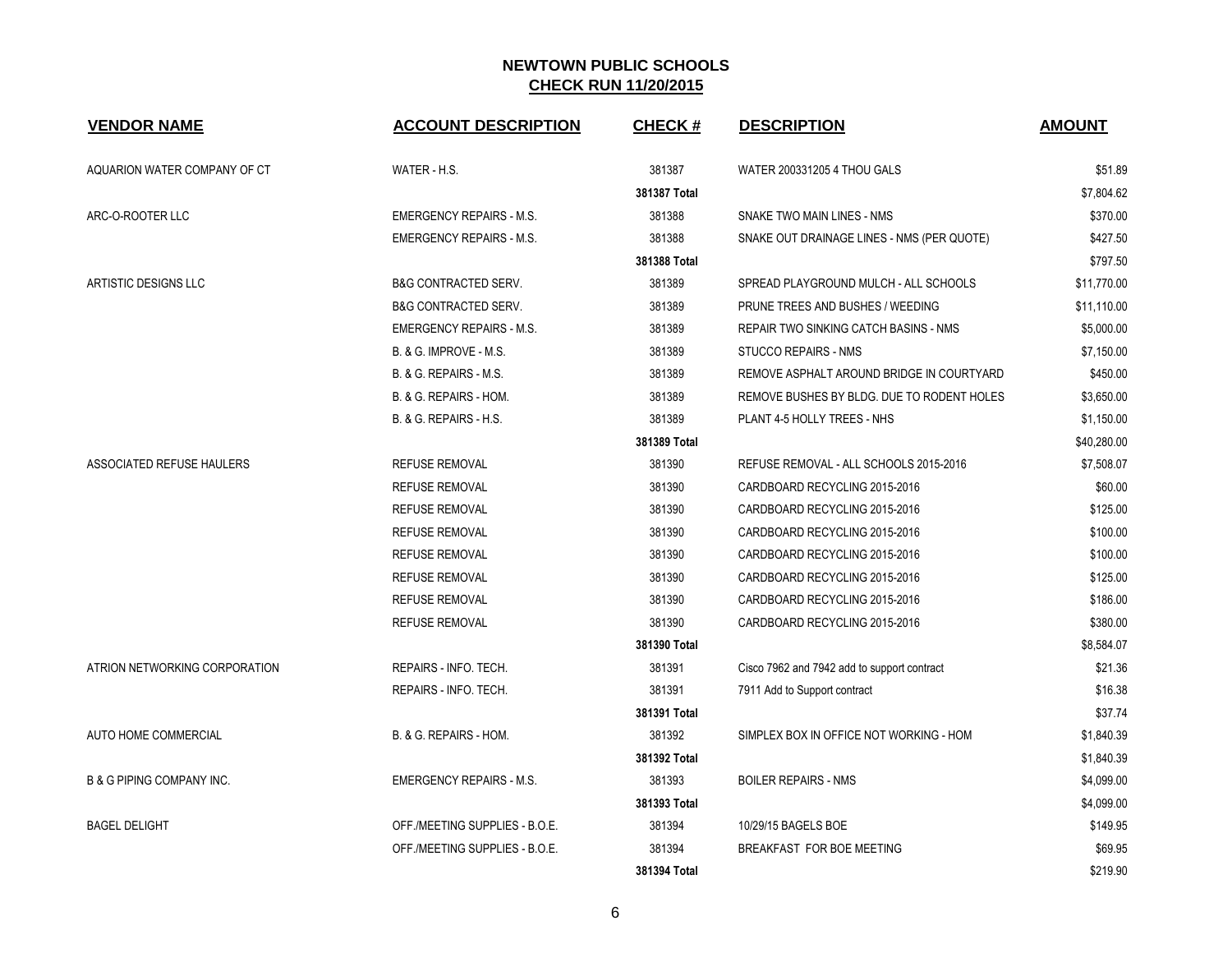| <b>VENDOR NAME</b>                 | <b>ACCOUNT DESCRIPTION</b>          | <b>CHECK#</b> | <b>DESCRIPTION</b>                             | <b>AMOUNT</b> |
|------------------------------------|-------------------------------------|---------------|------------------------------------------------|---------------|
| WILLIAM BENEDICT INC.              | <b>B&amp;G SUPPLIES - MAINT.</b>    | 381395        | GRASS / MULCH FOR MAINT SHOP (PER QUOTE)       | \$154.00      |
|                                    |                                     | 381395 Total  |                                                | \$154.00      |
| BERKSHIRE SEPTIC & PORTABLE TOILET | <b>EQUIP RENTAL - SPORTS</b>        | 381396        | RENTAL PORT O POTTY                            | \$240.00      |
|                                    |                                     | 381396 Total  |                                                | \$240.00      |
| BEST ROUND GOLF CAR REPAIR         | SECURITY MAINT.                     | 381397        | Service on NHS Security Golf Cart              | \$1,714.00    |
|                                    |                                     | 381397 Total  |                                                | \$1,714.00    |
| <b>BLANCHETTE SPORTING GOODS</b>   | <b>INSTR. SUPPLIES - SPORTS</b>     | 381398        | <b>MEMORY STOP WATCH</b>                       | \$144.00      |
|                                    |                                     | 381398 Total  |                                                | \$144.00      |
| <b>BLICK ART MATERIALS</b>         | <b>INSTR. SUPPLIES - ART</b>        | 381399        | Classroom supplies - see attached- Code E15120 | \$41.80       |
|                                    | <b>INSTR. SUPPLIES - ART</b>        | 381399        | MATT CUTTER BLADES- FOAM BRUSHES               | \$60.18       |
|                                    | <b>INSTR. SUPPLIES - ART</b>        | 381399        | MATT CUTTER BLADES- FOAM BRUSHES               | \$175.53      |
|                                    |                                     | 381399 Total  |                                                | \$277.51      |
| GINA BRADBURY P.T.                 | STAFF TRAVEL - PUPIL SERV.          | 381400        | TRAVEL OCT 2015                                | \$76.91       |
|                                    |                                     | 381400 Total  |                                                | \$76.91       |
| BREWSTER PAINT & DECORATING CENTER | <b>B&amp;G SUPPLIES - MAINT.</b>    | 381401        | PAINT FOR MIDDLE GATE SCHOOL                   | (\$5.91)      |
|                                    | <b>B&amp;G SUPPLIES - MAINT.</b>    | 381401        | PAINT FOR MIDDLE GATE SCHOOL                   | \$25.98       |
|                                    |                                     | 381401 Total  |                                                | \$20.07       |
| TINA BROCCOLO                      | INSTR. SUPPLIES - GUIDANCE          | 381402        | <b>CAREER DAY SUPPLIES</b>                     | \$68.00       |
|                                    |                                     | 381402 Total  |                                                | \$68.00       |
| <b>BROOK FARM METALWORKS INC.</b>  | B. & G. IMPROVE - HAW.              | 381403        | FABRICATE / INSTALL LOWER LEVEL WINDOW GUARDS  | \$5,000.00    |
|                                    |                                     | 381403 Total  |                                                | \$5,000.00    |
| <b>CANYON CREEK</b>                | TECH. SOFTWARE - INFO. TECH.        | 381404        | Online Scheduler 3000 - NMS 2015-2016          | \$404.00      |
|                                    |                                     | 381404 Total  |                                                | \$404.00      |
| CAREY WIPER & SUPPLY CO.           | <b>B&amp;G SUPPLIES - CUSTODIAL</b> | 381405        | ALL AMERICAN WIPERS - CUST SUPPLIES            | \$789.00      |
|                                    |                                     | 381405 Total  |                                                | \$789.00      |
| CBS LLC                            | REPAIRS - INFO. TECH.               | 381406        | Smart Board replacement tray FRU-PT13          | \$209.00      |
|                                    | REPAIRS - INFO. TECH.               | 381406        | Smart Board master controller SC12A            | \$169.00      |
|                                    |                                     | 381406 Total  |                                                | \$378.00      |
| CCI                                | PRINTING - ADMIN.                   | 381407        | 2015/2016 Membership Application               | \$135.00      |
|                                    |                                     | 381407 Total  |                                                | \$135.00      |
| <b>CECA</b>                        | STAFF TRAIN. - CLASSROOM            | 381408        | Registration for CASL/CECA 2015 Conference     | \$165.00      |
|                                    |                                     | 381408 Total  |                                                | \$165.00      |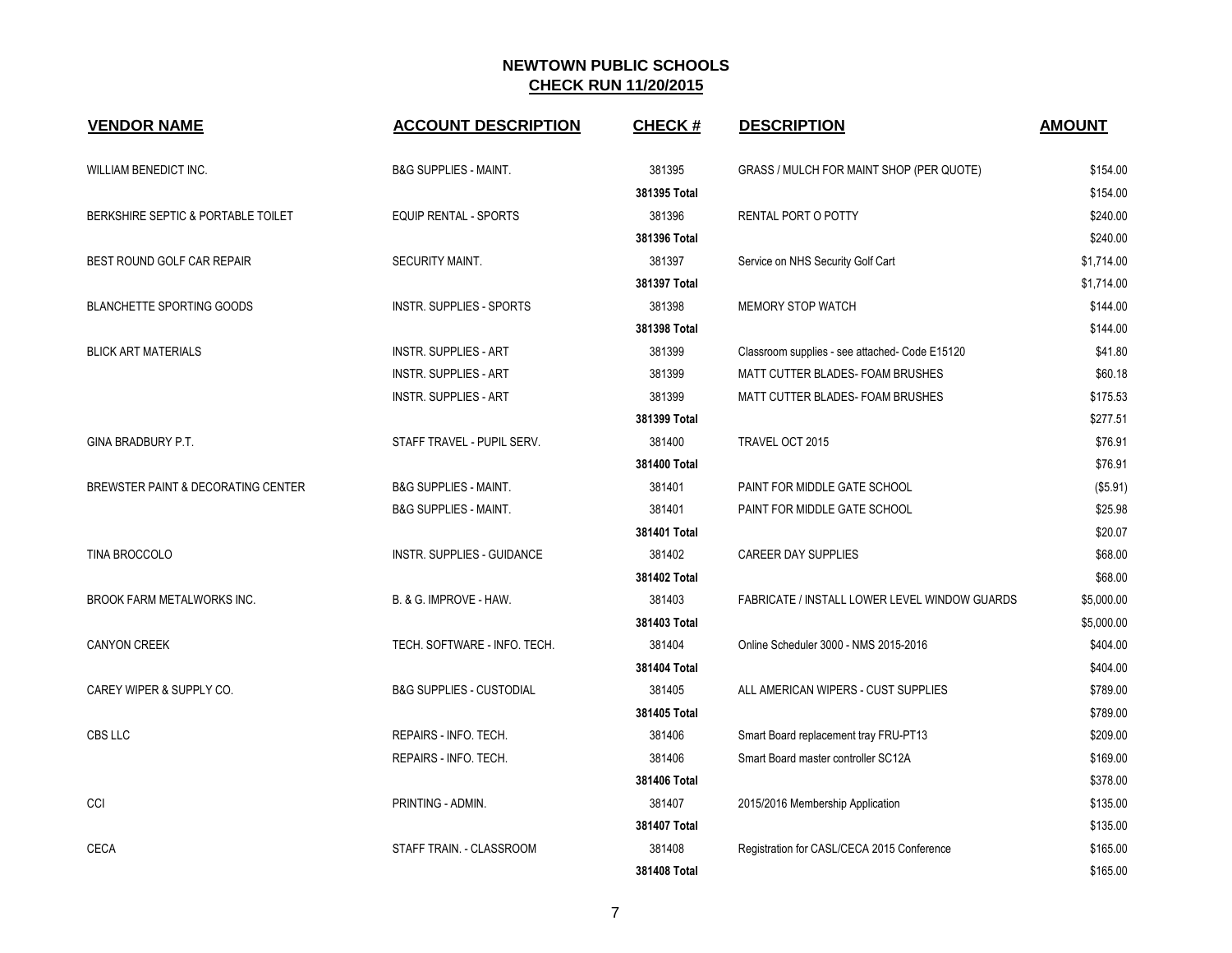| <b>VENDOR NAME</b>                       | <b>ACCOUNT DESCRIPTION</b>         | <b>CHECK#</b> | <b>DESCRIPTION</b>                                  | <b>AMOUNT</b> |
|------------------------------------------|------------------------------------|---------------|-----------------------------------------------------|---------------|
| <b>CES</b>                               | TUITION - OUT-OF-DISTRICT          | 381409        | TUITION - OUT-OF-DISTRICT                           | \$115,784.00  |
|                                          |                                    | 381409 Total  |                                                     | \$115,784.00  |
| <b>CES</b>                               | TUITION - OUT-OF-DISTRICT REG. ED. | 381410        | TUITION - OUT-OF-DISTRICT REG. ED.                  | \$21,150.00   |
|                                          |                                    | 381410 Total  |                                                     | \$21,150.00   |
| CHARTWELLS (BOE)                         | OFF./MEETING SUPPLIES - B.O.E.     | 381411        | CONVOCATION BREAKFAST                               | \$4,432.50    |
|                                          | OFF./MEETING SUPPLIES - B.O.E.     | 381411        | <b>RIS LIBRARY</b>                                  | \$112.50      |
|                                          | OFF./MEETING SUPPLIES - B.O.E.     | 381411        | <b>BOE RIS LIBRARY</b>                              | \$75.00       |
|                                          | OFF. SUPPLIES - ADMIN.             | 381411        | Professional development refreshments. See attached | \$26.00       |
|                                          | OFF. SUPPLIES - ADMIN.             | 381411        | Professional development refreshments. See attached | \$30.00       |
|                                          |                                    | 381411 Total  |                                                     | \$4,676.00    |
| <b>MATTHEW H. CHILDS</b>                 | INSTR. SUPPLIES - P.E.             | 381412        | PE LOCKS & KEYS                                     | \$544.00      |
|                                          |                                    | 381412 Total  |                                                     | \$544.00      |
| CMRS-POC                                 | POSTAGE - ADMIN.                   | 381413        | POSTAGE                                             | \$5,500.00    |
|                                          |                                    | 381413 Total  |                                                     | \$5,500.00    |
| COHN REZNICK LLP                         | PROF. SERV. - BUS. SERV            | 381414        | <b>AUDIT 2015</b>                                   | \$25,000.00   |
|                                          |                                    | 381414 Total  |                                                     | \$25,000.00   |
| LEIGH ANNE COLES                         | STAFF TRAVEL - ART                 | 381415        | ED PROF.                                            | \$30.00       |
|                                          |                                    | 381415 Total  |                                                     | \$30.00       |
| CONN JUNIOR REPUBLIC INC.                | TUITION - OUT-OF-DISTRICT          | 381416        | TUITION - OUT-OF-DISTRICT                           | \$871.97      |
|                                          | TUITION - OUT-OF-DISTRICT          | 381416        | TUITION - OUT-OF-DISTRICT                           | \$800.00      |
|                                          | TUITION - OUT-OF-DISTRICT          | 381416        | TUITION - OUT-OF-DISTRICT                           | \$61.20       |
|                                          |                                    | 381416 Total  |                                                     | \$1,733.17    |
| CONNECTICUT SCIENCE & ENGINEERING FAIR   | STAFF TRAIN. - CLASSROOM           | 381417        | 2016 REG. CT SCIENCE & ENGINEERING FAIR             | \$140.00      |
|                                          |                                    | 381417 Total  |                                                     | \$140.00      |
| CONNECTICUT TRANSPORTATION SOLUTIONS LLC | TRANS. - LOCAL SPECIAL ED          | 381418        | SERV OCT 2015                                       | \$1,869.00    |
|                                          |                                    | 381418 Total  |                                                     | \$1,869.00    |
| NANCY CONRON                             | STAFF TRAVEL - STAFF DEVELOP.      | 381419        | TRAVEL OCT 2015                                     | \$157.04      |
|                                          |                                    | 381419 Total  |                                                     | \$157.04      |
| <b>MARY CONWAY</b>                       | OFF. SUPPLIES - ADMIN.             | 381420        | <b>SNACKS FOR NEASC</b>                             | \$88.49       |
|                                          |                                    | 381420 Total  |                                                     | \$88.49       |
| <b>CROWN TROPHY</b>                      | <b>INSTR. SUPPLIES - SPORTS</b>    | 381421        | PLATE ENGRAVING                                     | \$36.00       |
|                                          |                                    | 381421 Total  |                                                     | \$36.00       |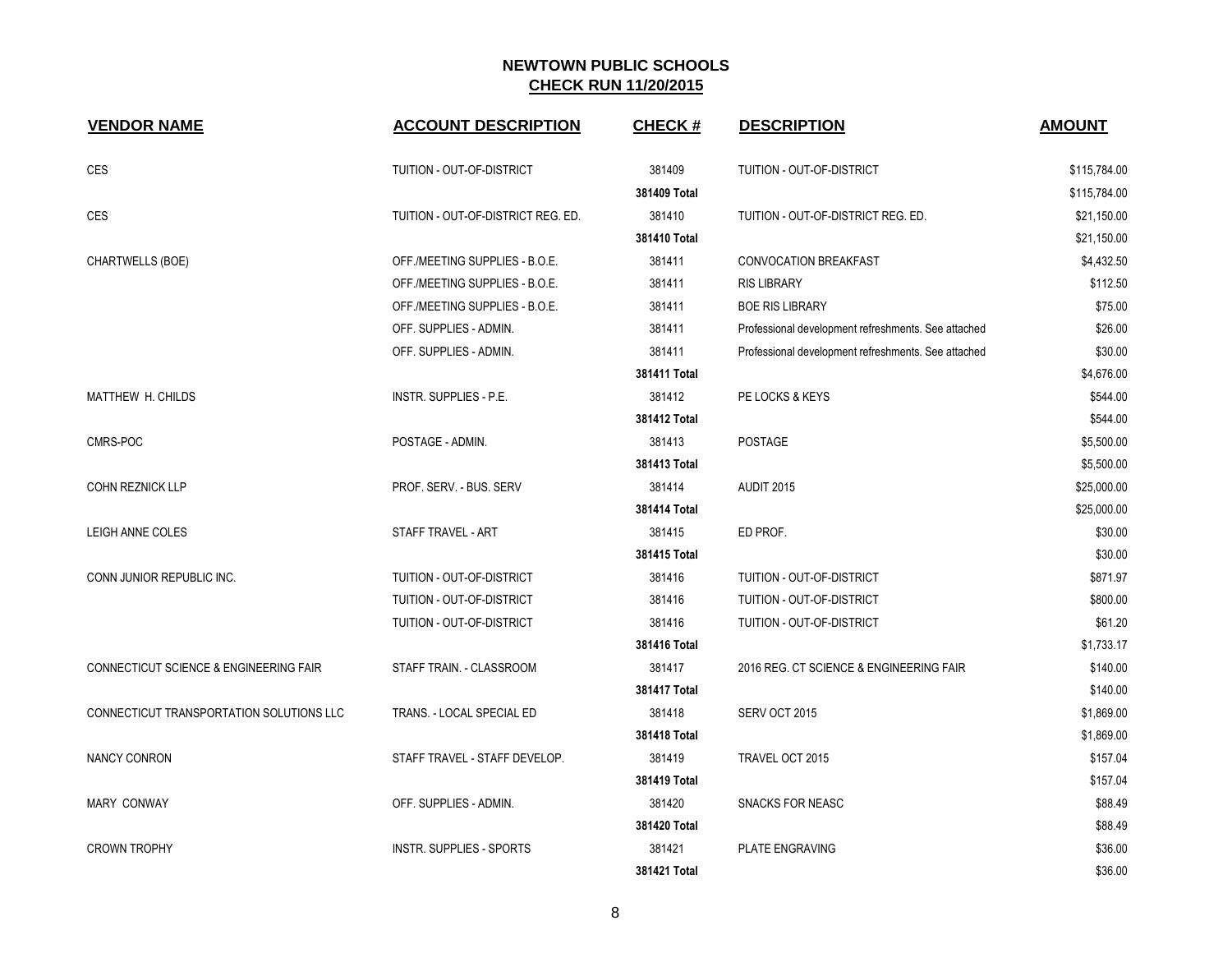| <b>VENDOR NAME</b>                    | <b>ACCOUNT DESCRIPTION</b>      | <b>CHECK#</b> | <b>DESCRIPTION</b>                                   | <b>AMOUNT</b> |
|---------------------------------------|---------------------------------|---------------|------------------------------------------------------|---------------|
| <b>DANIEL CRUSON</b>                  | CONTRACTED SERV. - TECH ED.     | 381422        | WALKING TOUR OF LOCAL ARCHITECTURE                   | \$150.00      |
|                                       |                                 | 381422 Total  |                                                      | \$150.00      |
| <b>CRYSTAL ROCK</b>                   | INSTR. SUPPLIES - CLASSROOM     | 381423        | Delivery of 17 5-gallon Water Bottles, per month     | \$45.00       |
|                                       | INSTR. SUPPLIES - CLASSROOM     | 381423        | for rental of water cooler/heater. No additional S/H | \$5.00        |
|                                       |                                 | 381423 Total  |                                                      | \$50.00       |
| <b>CTAHPERD</b>                       | MEMBERSHIPS - P.E.              | 381424        | ANNUAL PROFESSIONAL FEES                             | \$245.00      |
|                                       |                                 | 381424 Total  |                                                      | \$245.00      |
| <b>CUTTING EDGE HOME SERVICES LLC</b> | <b>B&amp;G CONTRACTED SERV.</b> | 381425        | FINAL GRASS CUTTING (OCT) - RIS                      | \$180.00      |
|                                       |                                 | 381425 Total  |                                                      | \$180.00      |
| ANNE DALTON                           | MEMBERSHIPS - H.S.              | 381426        | MEMBERSHIP RENEWAL                                   | \$141.00      |
|                                       |                                 | 381426 Total  |                                                      | \$141.00      |
| DANBURY PUBLIC SCHOOLS                | TUITION - MAGNET SCHOOL         | 381427        | TUITION - MAGNET SCHOOL                              | \$44,600.00   |
|                                       |                                 | 381427 Total  |                                                      | \$44,600.00   |
| NATHALIE DE BRANTES                   | INSTR. SUPPLIES - CLASSROOM     | 381428        | VOID CHK 381297 LOST REISSUE                         | \$85.08       |
|                                       |                                 | 381428 Total  |                                                      | \$85.08       |
| DEMCO INC.                            | SUPPLIES - LIBRARY              | 381429        | Library supplies, 2 bookshelves                      | \$1,320.40    |
|                                       | SUPPLIES - LIBRARY              | 381429        | Shipping/handling.                                   | \$146.76      |
|                                       |                                 | 381429 Total  |                                                      | \$1,467.16    |
| PAUL DEVINE                           | STAFF TRAVEL - B & G ADMIN.     | 381430        | TRAVEL OCT 2015                                      | \$60.95       |
|                                       |                                 | 381430 Total  |                                                      | \$60.95       |
| EAST RIVER ENERGY INC.                | FUEL OIL - S.H.                 | 381431        | OIL 705.7 GAL                                        | \$2,110.05    |
|                                       | FUEL OIL - S.H.                 | 381431        | OIL 7200.0 GAL                                       | \$21,528.00   |
|                                       | FUEL OIL - M.S.                 | 381431        | OIL 7200.0 GAL                                       | \$21,528.00   |
|                                       | FUEL OIL - H.S.                 | 381431        | OIL 825.0 GAL                                        | \$2,466.76    |
|                                       |                                 | 381431 Total  |                                                      | \$47,632.81   |
| <b>KURT ECKHARDT</b>                  | CONTRACTED SERV. - MUSIC        | 381432        | JAZZ FESTIVAL & DUES                                 | \$328.00      |
|                                       | <b>INSTR. SUPPLIES - MUSIC</b>  | 381432        | <b>MUSIC SUPPLIES</b>                                | \$538.84      |
|                                       |                                 | 381432 Total  |                                                      | \$866.84      |
| <b>EDUCATION CONNECTION</b>           | CONTRACTED SERV. - SUPER.       | 381433        | <b>WEATHER ALERT SERVICES</b>                        | \$1,000.00    |
|                                       | TRANS. - OUT-OF-DISTRICT        | 381433        | <b>TRANSPORTATION OCT 2015</b>                       | \$92,420.00   |
|                                       |                                 | 381433 Total  |                                                      | \$93,420.00   |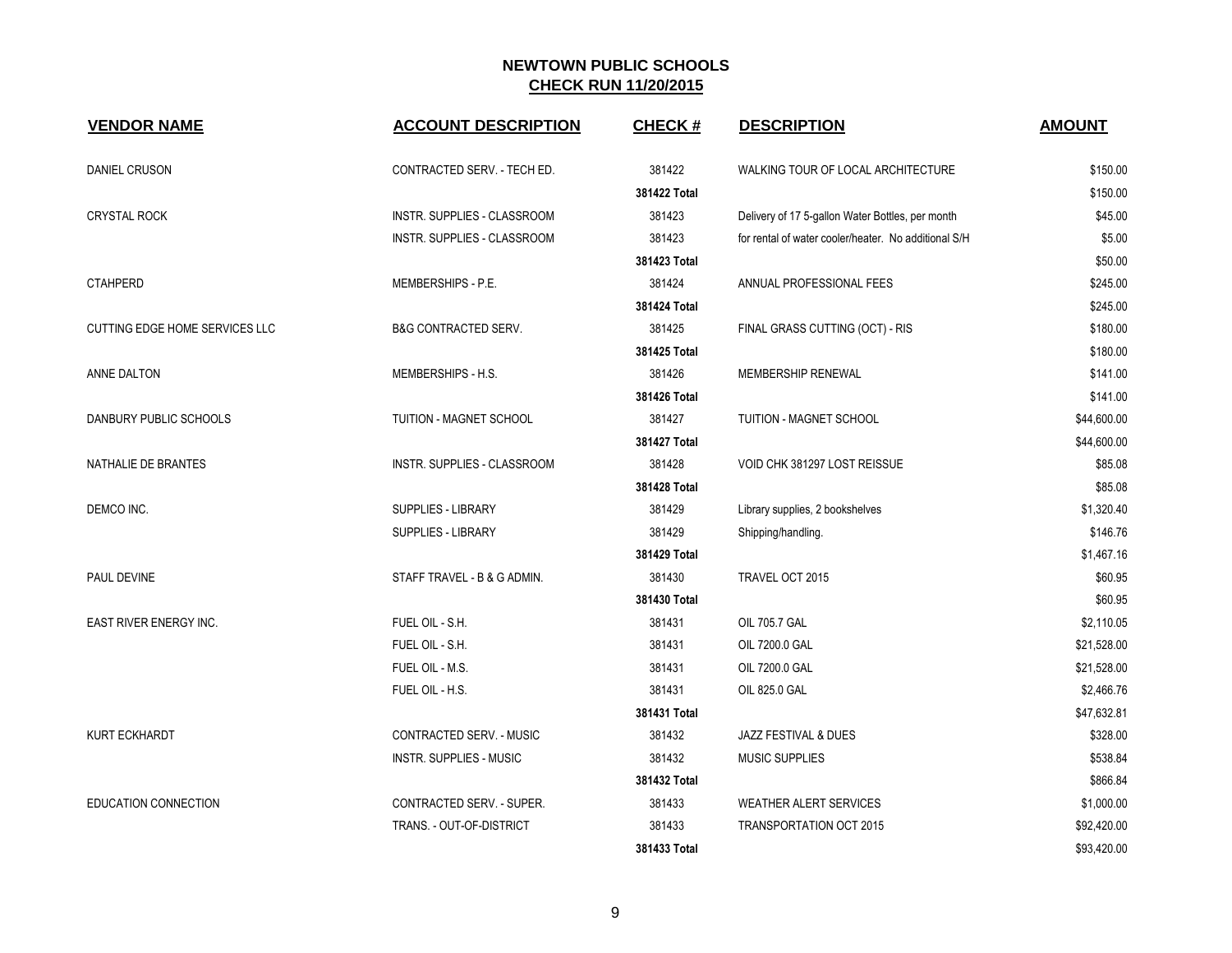| <b>VENDOR NAME</b>                      | <b>ACCOUNT DESCRIPTION</b>       | <b>CHECK#</b> | <b>DESCRIPTION</b>                                  | <b>AMOUNT</b> |
|-----------------------------------------|----------------------------------|---------------|-----------------------------------------------------|---------------|
| <b>EFOFEX</b>                           | <b>INSTR. SUPPLIES - MATH</b>    | 381434        | Subscription to Efofex math program. No ship charge | \$225.00      |
|                                         |                                  | 381434 Total  |                                                     | \$225.00      |
| EMERGENCY MEDICAL GROUP LLC             | STAFF TRAIN. - HEALTH ADMIN.     | 381435        | AHA BLS CERTIFICATION PROCESSING                    | \$174.00      |
|                                         |                                  | 381435 Total  |                                                     | \$174.00      |
| <b>ENTRE COMPUTER CENTER</b>            | REPAIRS - INFO. TECH.            | 381436        | Voyager HH Scanner MK9540-32A-38                    | \$125.71      |
|                                         |                                  | 381436 Total  |                                                     | \$125.71      |
| EPLUS TECHNOLOGY, INC.                  | EQUIPMENT - INFO. TECH.          | 381437        | Install (7) WAPS                                    | \$2,360.00    |
|                                         |                                  | 381437 Total  |                                                     | \$2,360.00    |
| <b>KRISTEN ESPITEE</b>                  | STAFF TRAVEL - SP. ED. PREK-8    | 381438        | TRAVEL SEPT - NOV 2015                              | \$343.05      |
|                                         |                                  | 381438 Total  |                                                     | \$343.05      |
| <b>EVERSOURCE</b>                       | ELECTRICITY - M.S.               | 381439        | ELEC 51352546030 1971. KWH                          | \$433.56      |
|                                         |                                  | 381439 Total  |                                                     | \$433.56      |
| <b>EVERSOURCE</b>                       | PROPANE & NATURAL GAS - HAW.     | 381440        | GAS 57890556004 1,110. CCF                          | \$1,275.03    |
|                                         | PROPANE & NATURAL GAS - RIS.     | 381440        | GAS 57410220032 6370. CCF                           | \$4,745.45    |
|                                         | PROPANE & NATURAL GAS - H.S.     | 381440        | GAS 57445161052 17,070 CCF                          | \$12,513.93   |
|                                         |                                  | 381440 Total  |                                                     | \$18,534.41   |
| F & M ELECTRICAL SUPPLY CO, INC.        | <b>B&amp;G SUPPLIES - MAINT.</b> | 381441        | LIGHT BALLASTS - MAINT SUPPLIES (PER QUOTE)         | \$510.80      |
|                                         | <b>B&amp;G SUPPLIES - MAINT.</b> | 381441        | SPECIAL BULBS FOR RIS - SUPPLIES                    | \$104.30      |
|                                         | B. & G. REPAIRS - H.S.           | 381441        | ELECTRICAL REPAIR PARTS - NHS                       | \$150.41      |
|                                         |                                  | 381441 Total  |                                                     | \$765.51      |
| <b>FAIR AUTO SUPPLY</b>                 | <b>REPAIRS - MAINT.</b>          | 381442        | FOR MAINT VEHICLE REPAIR PARTS                      | \$43.66       |
|                                         | REPAIRS - MAINT.                 | 381442        | FOR MAINT VEHICLE REPAIR PARTS                      | \$73.24       |
|                                         | <b>REPAIRS - MAINT.</b>          | 381442        | FOR MAINT VEHICLE REPAIR PARTS                      | \$7.49        |
|                                         | REPAIRS - MAINT.                 | 381442        | FOR MAINT VEHICLE REPAIR PARTS                      | \$202.54      |
|                                         | <b>REPAIRS - MAINT.</b>          | 381442        | FOR MAINT VEHICLE REPAIR PARTS                      | \$7.87        |
|                                         | REPAIRS - MAINT.                 | 381442        | FOR MAINT VEHICLE REPAIR PARTS                      | \$33.78       |
|                                         | REPAIRS - MAINT.                 | 381442        | FOR MAINT VEHICLE REPAIR PARTS                      | \$190.73      |
|                                         | REPAIRS - MAINT.                 | 381442        | FOR MAINT VEHICLE REPAIR PARTS                      | \$88.23       |
|                                         |                                  | 381442 Total  |                                                     | \$647.54      |
| <b>FAIRFIELD COUNTY STRING TEACHERS</b> | MEMBERSHIPS - MUSIC              | 381443        | MEMBERSHIP FEE                                      | \$50.00       |
|                                         |                                  | 381443 Total  |                                                     | \$50.00       |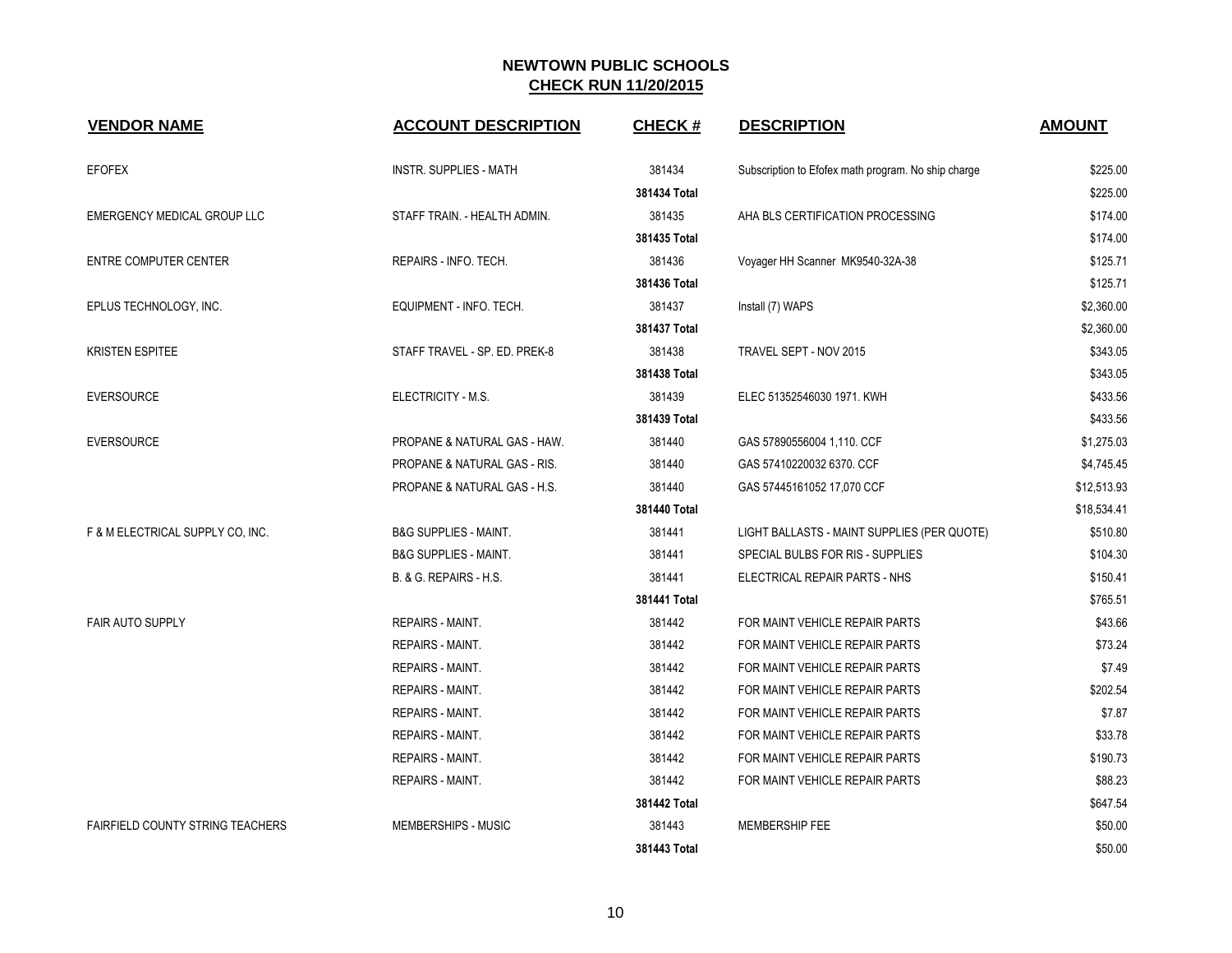| <b>VENDOR NAME</b>                | <b>ACCOUNT DESCRIPTION</b>          | <b>CHECK#</b> | <b>DESCRIPTION</b>                           | <b>AMOUNT</b> |
|-----------------------------------|-------------------------------------|---------------|----------------------------------------------|---------------|
| <b>FISHER SCIENTIFIC</b>          | <b>INSTR. SUPPLIES - SCIENCE</b>    | 381444        | S1503S SHARKS TRENT HARRISON                 | \$84.66       |
|                                   | <b>INSTR. SUPPLIES - SCIENCE</b>    | 381444        | S1503S SHARKS TRENT HARRISON                 | \$587.96      |
|                                   | INSTR. SUPPLIES - SCIENCE           | 381444        | CR2032 BATTERIES #NC0596971 PACK OF 24       | \$50.00       |
|                                   | <b>INSTR. SUPPLIES - SCIENCE</b>    | 381444        | <b>SHIPPING</b>                              | \$6.40        |
|                                   |                                     | 381444 Total  |                                              | \$729.02      |
| <b>GARY FRANKLIN</b>              | STAFF TRAVEL - CLASSROOM            | 381445        | PARKING FOR SEMINAR 11/13/15                 | \$28.00       |
|                                   |                                     | 381445 Total  |                                              | \$28.00       |
| <b>FRONTIER</b>                   | <b>TELEPHONE &amp; CABLE</b>        | 381446        | TELEPHONE SERV 2015/16                       | \$1,312.64    |
|                                   |                                     | 381446 Total  |                                              | \$1,312.64    |
| <b>FRONTIER</b>                   | <b>TELEPHONE &amp; CABLE</b>        | 381447        | TELEPHONE SERV 2015/16                       | \$739.32      |
|                                   |                                     | 381447 Total  |                                              | \$739.32      |
| <b>FRONTIER</b>                   | <b>TELEPHONE &amp; CABLE</b>        | 381448        | TELEPHONE SERV 2015/16                       | \$1,663.49    |
|                                   |                                     | 381448 Total  |                                              | \$1,663.49    |
| <b>FRONTIER</b>                   | <b>TELEPHONE &amp; CABLE</b>        | 381449        | TELEPHONE SERV 2015/16                       | \$62.09       |
|                                   |                                     | 381449 Total  |                                              | \$62.09       |
| <b>LEANNE FUCCILLO</b>            | <b>INSTR. SUPPLIES - GUIDANCE</b>   | 381450        | <b>FOOD REIMB CAREER DAY</b>                 | \$143.91      |
|                                   |                                     | 381450 Total  |                                              | \$143.91      |
| GOLDIE AND LIBRO MUSIC CENTER LLC | <b>REPAIRS - MUSIC</b>              | 381451        | <b>INSTRUMENT REPAIRS</b>                    | \$375.00      |
|                                   |                                     | 381451 Total  |                                              | \$375.00      |
| GOVCONNECTION, INC.               | <b>INSTR. SUPPLIES - MUSIC</b>      | 381452        | HEAVY DUTY POWER CORD- AND VGA ADAPTER       | \$76.92       |
|                                   |                                     | 381452 Total  |                                              | \$76.92       |
| <b>GRAINGER</b>                   | <b>B&amp;G SUPPLIES - MAINT.</b>    | 381453        | PER QUOTE                                    | \$20.82       |
|                                   |                                     | 381453 Total  |                                              | \$20.82       |
| TERESA L. GREENFIELD              | OFF. SUPPLIES - ADMIN.              | 381454        | <b>FOLDERS FOR MEETING</b>                   | \$47.82       |
|                                   | OFF. SUPPLIES - ADMIN.              | 381454        | REFRESHMENTS FOR ADMIN WALK THRU             | \$42.35       |
|                                   |                                     | 381454 Total  |                                              | \$90.17       |
| HAT CITY PAPER & SUPPLY CO.       | <b>B&amp;G SUPPLIES - CUSTODIAL</b> | 381455        | LYSOL, HAND CLEANER, SPONGES - CUST SUPPLIES | \$1,337.36    |
|                                   | <b>B&amp;G SUPPLIES - CUSTODIAL</b> | 381455        | <b>PAPER PRODUCTS - CUST SUPPLIES</b>        | \$5,680.00    |
|                                   |                                     | 381455 Total  |                                              | \$7,017.36    |
| E. CHARLES HEALEY, PH.D. CCC-SLP  | INSTR. SUPPLIES - SP/HEAR.          | 381456        | INSTR. SUPPLIES - SP/HEAR.                   | \$75.00       |
|                                   |                                     | 381456 Total  |                                              | \$75.00       |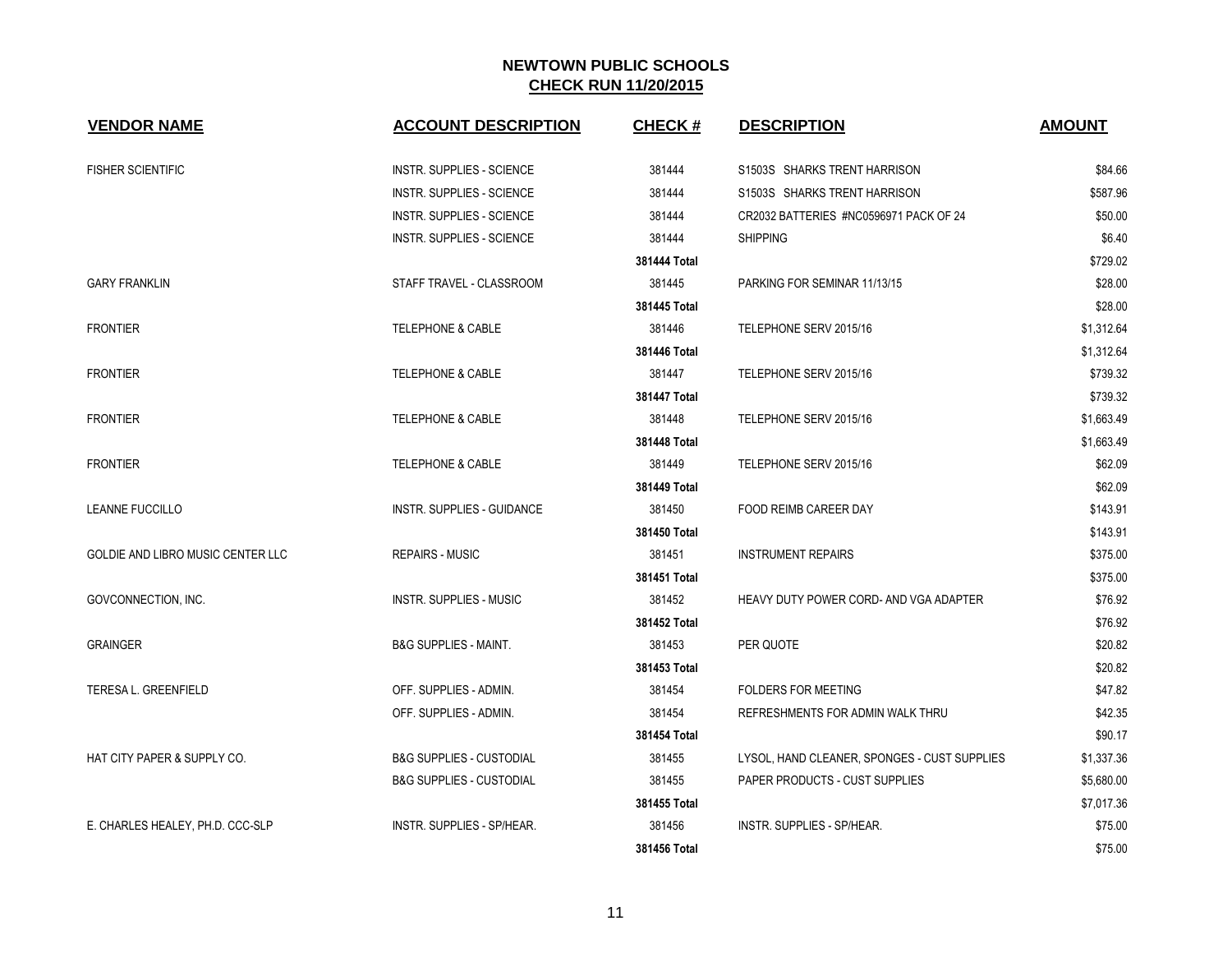| <b>VENDOR NAME</b>                     | <b>ACCOUNT DESCRIPTION</b>          | <b>CHECK#</b> | <b>DESCRIPTION</b>                            | <b>AMOUNT</b> |
|----------------------------------------|-------------------------------------|---------------|-----------------------------------------------|---------------|
| <b>HEINEMANN</b>                       | <b>INSTR. SUPPLIES - CLASSROOM</b>  | 381457        | Student Portfolio Bags # 978-0-325-04635-8    | \$150.00      |
|                                        | INSTR. SUPPLIES - CLASSROOM         | 381457        | Student Literacy Notebooks #978-0-325-04638-9 | \$202.50      |
|                                        | INSTR. SUPPLIES - CLASSROOM         | 381457        | shipping                                      | \$35.25       |
|                                        |                                     | 381457 Total  |                                               | \$387.75      |
| <b>HOMETOWN TOOL LLC</b>               | <b>B&amp;G SUPPLIES - CUSTODIAL</b> | 381458        | CUSTODIAN UNIFORM (2015-1016)                 | \$70.00       |
|                                        | <b>B&amp;G SUPPLIES - CUSTODIAL</b> | 381458        | CUSTODIAN UNIFORM (2015-1016)                 | \$50.00       |
|                                        | <b>B&amp;G SUPPLIES - CUSTODIAL</b> | 381458        | CUSTODIAN UNIFORM (2015-1016)                 | \$68.00       |
|                                        | <b>B&amp;G SUPPLIES - CUSTODIAL</b> | 381458        | CUSTODIAN UNIFORM (2015-1016)                 | \$50.00       |
|                                        | <b>B&amp;G SUPPLIES - CUSTODIAL</b> | 381458        | CUSTODIAN UNIFORM (2015-1016)                 | \$100.00      |
|                                        | <b>B&amp;G SUPPLIES - CUSTODIAL</b> | 381458        | CUSTODIAN UNIFORM (2015-1016)                 | \$100.00      |
|                                        | <b>B&amp;G SUPPLIES - CUSTODIAL</b> | 381458        | CUSTODIAN UNIFORM (2015-1016)                 | \$80.00       |
|                                        | <b>B&amp;G SUPPLIES - CUSTODIAL</b> | 381458        | CUSTODIAN UNIFORM (2015-1016)                 | \$100.00      |
|                                        | <b>B&amp;G SUPPLIES - CUSTODIAL</b> | 381458        | CUSTODIAN UNIFORM (2015-1016)                 | \$20.00       |
|                                        | <b>B&amp;G SUPPLIES - CUSTODIAL</b> | 381458        | CUSTODIAN UNIFORM (2015-1016)                 | \$46.00       |
|                                        | <b>B&amp;G SUPPLIES - CUSTODIAL</b> | 381458        | CUSTODIAN UNIFORM (2015-1016)                 | \$60.00       |
|                                        | <b>B&amp;G SUPPLIES - CUSTODIAL</b> | 381458        | CUSTODIAN UNIFORM (2015-1016)                 | \$24.00       |
|                                        | <b>B&amp;G SUPPLIES - CUSTODIAL</b> | 381458        | CUSTODIAN UNIFORM (2015-1016)                 | \$252.00      |
|                                        |                                     | 381458 Total  |                                               | \$1,020.00    |
| HUGH'S MECHANICAL EQUIPMENT LLC        | PROF. SERV. - B. & G.               | 381459        | UNDERGROUND TANK INSPECTIONS                  | \$1,350.00    |
|                                        |                                     | 381459 Total  |                                               | \$1,350.00    |
| HUSSEY SEATING COMPANY                 | B. & G. REPAIRS - H.S.              | 381460        | BASEBALL FIELD BLEACHER REPAIRS               | \$940.00      |
|                                        |                                     | 381460 Total  |                                               | \$940.00      |
| HYDRO TECHNOLOGIES, INC.               | PROF. SERV. - B. & G.               | 381461        | WATER TESTING FOR LEAD/COPPER - HOM           | \$400.00      |
|                                        |                                     | 381461 Total  |                                               | \$400.00      |
| THE INSTITUTE OF PROFESSIONAL PRACTICE | PROF. SERV. - PSYCH/MED. EVAL.      | 381462        | PROF. SERV. - PSYCH/MED. EVAL.                | \$9,620.00    |
|                                        |                                     | 381462 Total  |                                               | \$9,620.00    |
| INTERSTATE & LAKELAND LUMBER CORP.     | B. & G. REPAIRS - M.G.              | 381463        | CARPENTRY REPAIRS - MG                        | \$100.00      |
|                                        |                                     | 381463 Total  |                                               | \$100.00      |
| <b>ITSAVVY LLC</b>                     | REPAIRS - INFO. TECH.               | 381464        | APC replacement battery Cartridge #7          | \$148.51      |
|                                        | REPAIRS - INFO. TECH.               | 381464        | APC Replacement battery cartridge             | \$318.23      |
|                                        |                                     | 381464 Total  |                                               | \$466.74      |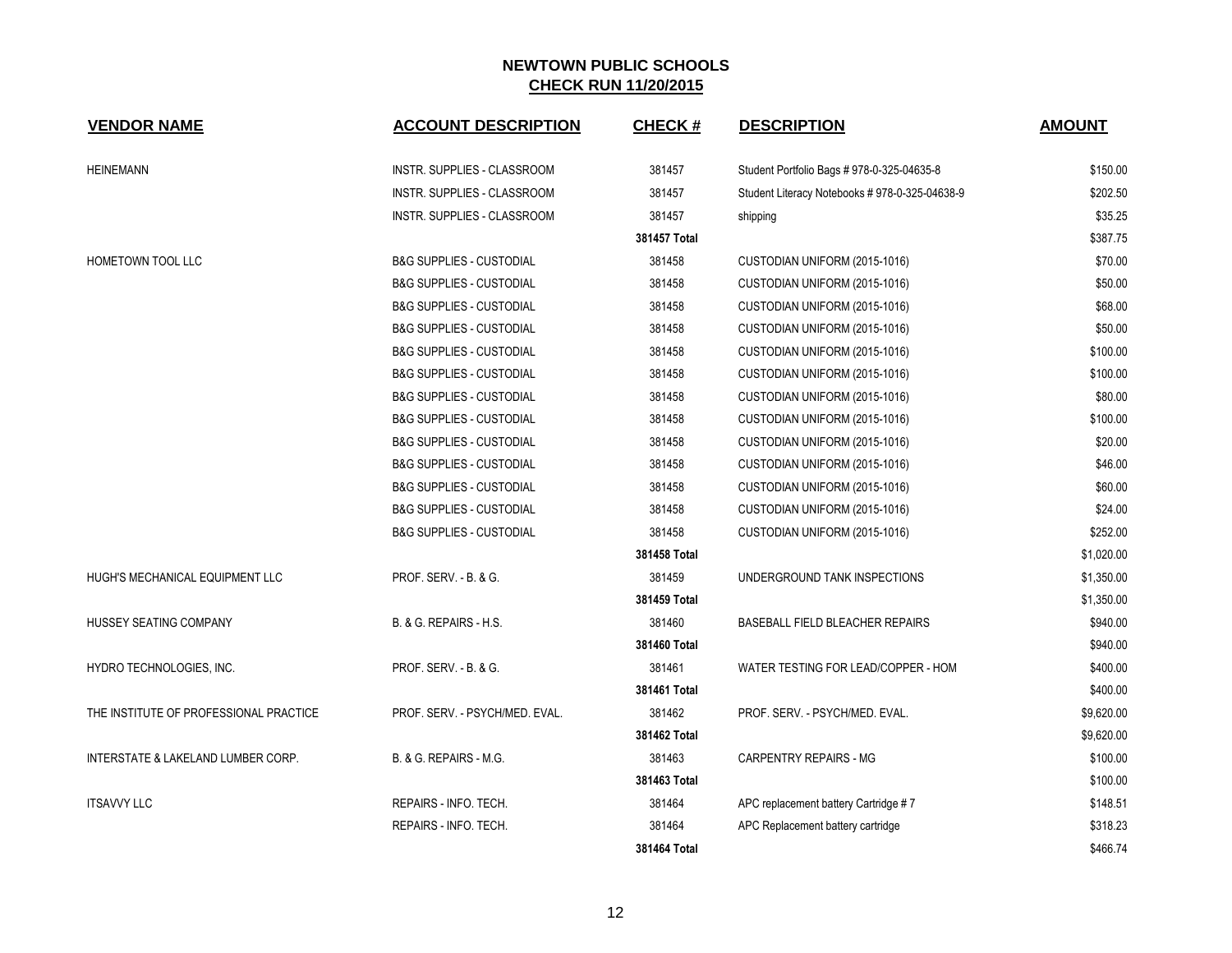| <b>VENDOR NAME</b>               | <b>ACCOUNT DESCRIPTION</b>          | <b>CHECK#</b> | <b>DESCRIPTION</b>                                  | <b>AMOUNT</b> |
|----------------------------------|-------------------------------------|---------------|-----------------------------------------------------|---------------|
| LISA JOHNS                       | STAFF TRAVEL - INFO. TECH.          | 381465        | Intradistrict travel July 1, 2015 - June 30, 2016   | \$83.66       |
|                                  |                                     | 381465 Total  |                                                     | \$83.66       |
| JOLLY FARMER PRODUCTS            | INSTR. SUPPLIES - C.W.E.            | 381466        | <b>FLOWERS</b>                                      | \$836.07      |
|                                  |                                     | 381466 Total  |                                                     | \$836.07      |
| <b>K-MAN GLASS CORP</b>          | B. & G. REPAIRS - M.S.              | 381467        | REPLACE 33 SCREENS IN C WING WINDOWS                | \$301.25      |
|                                  | <b>EMERGENCY REPAIRS - H.S.</b>     | 381467        | REPLACE BROKEN MIRROR IN WEIGHT ROOM                | \$1,540.00    |
|                                  |                                     | 381467 Total  |                                                     | \$1,841.25    |
| KAMCO SUPPLY CORP OF NEW ENGLAND | <b>EMERGENCY REPAIRS - H.S.</b>     | 381468        | COVER UP MURAL - NHS                                | (\$122.61)    |
|                                  | <b>EMERGENCY REPAIRS - H.S.</b>     | 381468        | <b>COVER UP MURAL - NHS</b>                         | \$334.21      |
|                                  |                                     | 381468 Total  |                                                     | \$211.60      |
| <b>KENNETH KANTOR</b>            | STAFF TRAIN. - P.E.                 | 381469        | <b>REG CONF</b>                                     | \$160.00      |
|                                  |                                     | 381469 Total  |                                                     | \$160.00      |
| PRIVATE                          | TUITION - OUT-OF-DISTRICT           | 381470        | TUITION - OUT-OF-DISTRICT                           | \$25,000.00   |
|                                  |                                     | 381470 Total  |                                                     | \$25,000.00   |
| H. KREVIT & COMPANY, INC.        | <b>B&amp;G SUPPLIES - CUSTODIAL</b> | 381471        | CHLORINE FOR POOL - NHS                             | \$871.00      |
|                                  | <b>B&amp;G SUPPLIES - CUSTODIAL</b> | 381471        | CHLORINE FOR POOL - NHS                             | (\$270.00)    |
|                                  |                                     | 381471 Total  |                                                     | \$601.00      |
| LCDA                             | MEMBERSHIPS - PUPIL SERV.           | 381472        | <b>DUES</b>                                         | \$375.00      |
|                                  |                                     | 381472 Total  |                                                     | \$375.00      |
| LEAHY'S FUELS INC.               | PROPANE & NATURAL GAS - M.G.        | 381473        | PROPANE 74.1 UNITS                                  | \$110.41      |
|                                  | PROPANE & NATURAL GAS - H.S.        | 381473        | PROPANE 553.9 UNITS                                 | \$825.31      |
|                                  |                                     | 381473 Total  |                                                     | \$935.72      |
| <b>LEARNING A-Z</b>              | INSTR. SUPPLIES - SCIENCE           | 381474        | Science A-Z.com renewal 1 year - reference #4825200 | \$479.70      |
|                                  |                                     | 381474 Total  |                                                     | \$479.70      |
| LIFESPAN SCHOOL SOLUTIONS INC.   | TUITION - OUT-OF-DISTRICT           | 381475        | SERV OCT 2015                                       | \$666.00      |
|                                  |                                     | 381475 Total  |                                                     | \$666.00      |
| LINDENMEYR MUNROE                | INSTR. SUPPLIES - TECH ED.          | 381476        | CTN XEROX GLASS COVER                               | \$263.25      |
|                                  | INSTR. SUPPLIES - TECH ED.          | 381476        | CTN XEROX SILK COVER                                | \$263.25      |
|                                  | INSTR. SUPPLIES - TECH ED.          | 381476        | BUNDLE 8.5X11 CHIP BOARD                            | \$86.00       |
|                                  |                                     | 381476 Total  |                                                     | \$612.50      |
| MAGNAKLEEN SERVICES LLC          | <b>B&amp;G SUPPLIES - CUSTODIAL</b> | 381477        | MOP / RUG SERVICE (ALL SCHOOLS) - 2015-2016         | \$130.00      |
|                                  | <b>B&amp;G SUPPLIES - CUSTODIAL</b> | 381477        | MOP / RUG SERVICE (ALL SCHOOLS) - 2015-2016         | \$19.50       |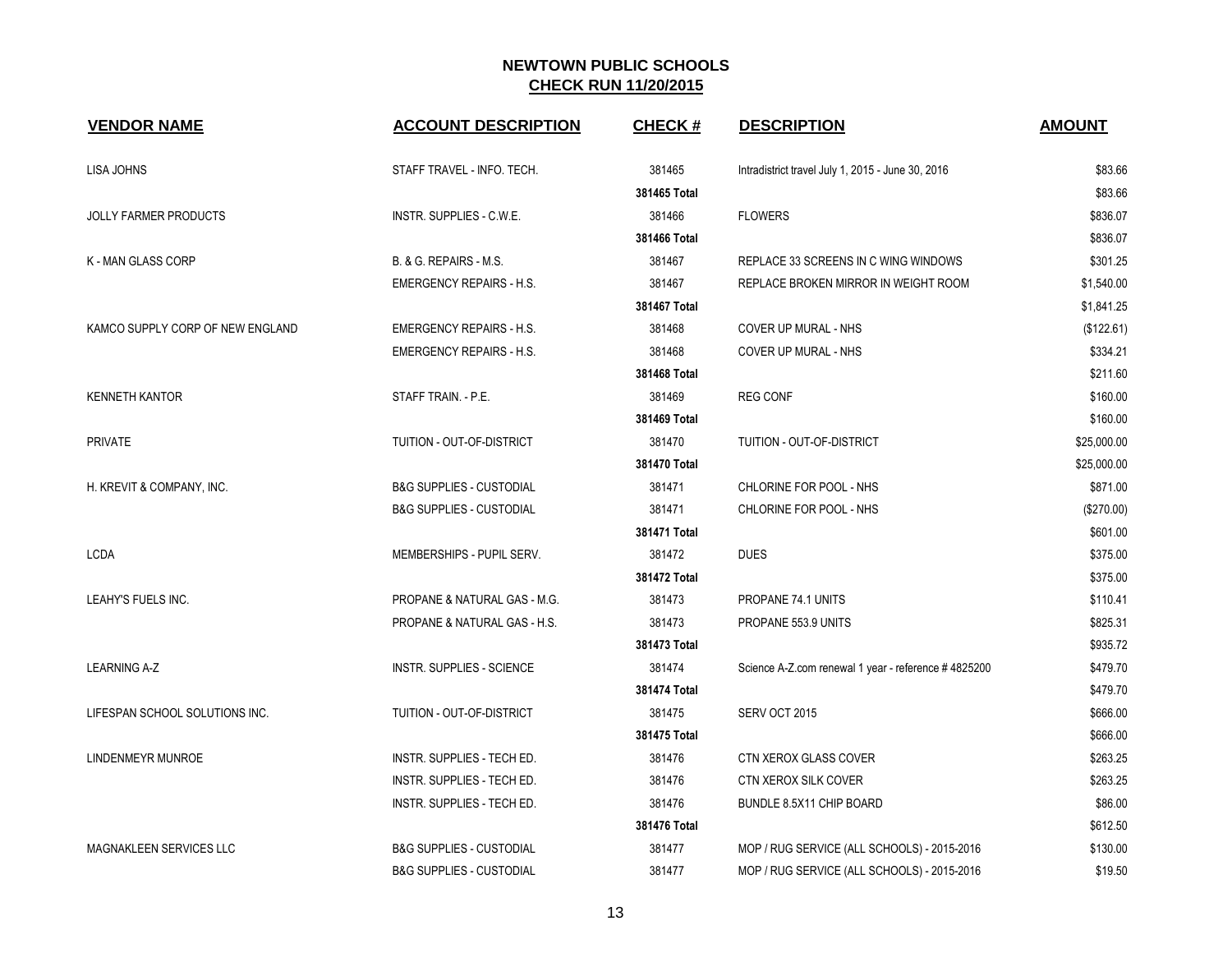| <b>VENDOR NAME</b>      | <b>ACCOUNT DESCRIPTION</b>          | <b>CHECK#</b> | <b>DESCRIPTION</b>                          | <b>AMOUNT</b> |
|-------------------------|-------------------------------------|---------------|---------------------------------------------|---------------|
| MAGNAKLEEN SERVICES LLC | <b>B&amp;G SUPPLIES - CUSTODIAL</b> | 381477        | MOP / RUG SERVICE (ALL SCHOOLS) - 2015-2016 | \$36.00       |
|                         | <b>B&amp;G SUPPLIES - CUSTODIAL</b> | 381477        | MOP / RUG SERVICE (ALL SCHOOLS) - 2015-2016 | \$166.50      |
|                         | <b>B&amp;G SUPPLIES - CUSTODIAL</b> | 381477        | MOP / RUG SERVICE (ALL SCHOOLS) - 2015-2016 | \$48.50       |
|                         | <b>B&amp;G SUPPLIES - CUSTODIAL</b> | 381477        | MOP / RUG SERVICE (ALL SCHOOLS) - 2015-2016 | \$19.50       |
|                         | <b>B&amp;G SUPPLIES - CUSTODIAL</b> | 381477        | MOP / RUG SERVICE (ALL SCHOOLS) - 2015-2016 | \$18.00       |
|                         | <b>B&amp;G SUPPLIES - CUSTODIAL</b> | 381477        | MOP / RUG SERVICE (ALL SCHOOLS) - 2015-2016 | \$144.00      |
|                         | <b>B&amp;G SUPPLIES - CUSTODIAL</b> | 381477        | MOP / RUG SERVICE (ALL SCHOOLS) - 2015-2016 | \$130.00      |
|                         | <b>B&amp;G SUPPLIES - CUSTODIAL</b> | 381477        | MOP / RUG SERVICE (ALL SCHOOLS) - 2015-2016 | \$166.50      |
|                         | <b>B&amp;G SUPPLIES - CUSTODIAL</b> | 381477        | MOP / RUG SERVICE (ALL SCHOOLS) - 2015-2016 | \$48.50       |
|                         | <b>B&amp;G SUPPLIES - CUSTODIAL</b> | 381477        | MOP / RUG SERVICE (ALL SCHOOLS) - 2015-2016 | \$19.50       |
|                         | <b>B&amp;G SUPPLIES - CUSTODIAL</b> | 381477        | MOP / RUG SERVICE (ALL SCHOOLS) - 2015-2016 | \$36.00       |
|                         | <b>B&amp;G SUPPLIES - CUSTODIAL</b> | 381477        | MOP / RUG SERVICE (ALL SCHOOLS) - 2015-2016 | \$47.15       |
|                         | <b>B&amp;G SUPPLIES - CUSTODIAL</b> | 381477        | MOP / RUG SERVICE (ALL SCHOOLS) - 2015-2016 | \$60.65       |
|                         | <b>B&amp;G SUPPLIES - CUSTODIAL</b> | 381477        | MOP / RUG SERVICE (ALL SCHOOLS) - 2015-2016 | \$21.50       |
|                         | <b>B&amp;G SUPPLIES - CUSTODIAL</b> | 381477        | MOP / RUG SERVICE (ALL SCHOOLS) - 2015-2016 | \$30.65       |
|                         | <b>B&amp;G SUPPLIES - CUSTODIAL</b> | 381477        | MOP / RUG SERVICE (ALL SCHOOLS) - 2015-2016 | \$28.25       |
|                         | <b>B&amp;G SUPPLIES - CUSTODIAL</b> | 381477        | MOP / RUG SERVICE (ALL SCHOOLS) - 2015-2016 | \$109.70      |
|                         | <b>B&amp;G SUPPLIES - CUSTODIAL</b> | 381477        | MOP / RUG SERVICE (ALL SCHOOLS) - 2015-2016 | \$33.80       |
|                         | <b>B&amp;G SUPPLIES - CUSTODIAL</b> | 381477        | MOP / RUG SERVICE (ALL SCHOOLS) - 2015-2016 | \$47.15       |
|                         | <b>B&amp;G SUPPLIES - CUSTODIAL</b> | 381477        | MOP / RUG SERVICE (ALL SCHOOLS) - 2015-2016 | \$60.65       |
|                         | <b>B&amp;G SUPPLIES - CUSTODIAL</b> | 381477        | MOP / RUG SERVICE (ALL SCHOOLS) - 2015-2016 | \$21.50       |
|                         | <b>B&amp;G SUPPLIES - CUSTODIAL</b> | 381477        | MOP / RUG SERVICE (ALL SCHOOLS) - 2015-2016 | \$30.65       |
|                         | <b>B&amp;G SUPPLIES - CUSTODIAL</b> | 381477        | MOP / RUG SERVICE (ALL SCHOOLS) - 2015-2016 | \$28.25       |
|                         | <b>B&amp;G SUPPLIES - CUSTODIAL</b> | 381477        | MOP / RUG SERVICE (ALL SCHOOLS) - 2015-2016 | \$109.70      |
|                         | <b>B&amp;G SUPPLIES - CUSTODIAL</b> | 381477        | MOP / RUG SERVICE (ALL SCHOOLS) - 2015-2016 | \$33.80       |
|                         | <b>B&amp;G SUPPLIES - CUSTODIAL</b> | 381477        | MOP / RUG SERVICE (ALL SCHOOLS) - 2015-2016 | \$47.15       |
|                         | <b>B&amp;G SUPPLIES - CUSTODIAL</b> | 381477        | MOP / RUG SERVICE (ALL SCHOOLS) - 2015-2016 | \$60.65       |
|                         | <b>B&amp;G SUPPLIES - CUSTODIAL</b> | 381477        | MOP / RUG SERVICE (ALL SCHOOLS) - 2015-2016 | \$21.50       |
|                         | <b>B&amp;G SUPPLIES - CUSTODIAL</b> | 381477        | MOP / RUG SERVICE (ALL SCHOOLS) - 2015-2016 | \$30.65       |
|                         | <b>B&amp;G SUPPLIES - CUSTODIAL</b> | 381477        | MOP / RUG SERVICE (ALL SCHOOLS) - 2015-2016 | \$28.25       |
|                         |                                     | 381477 Total  |                                             | \$1,834.10    |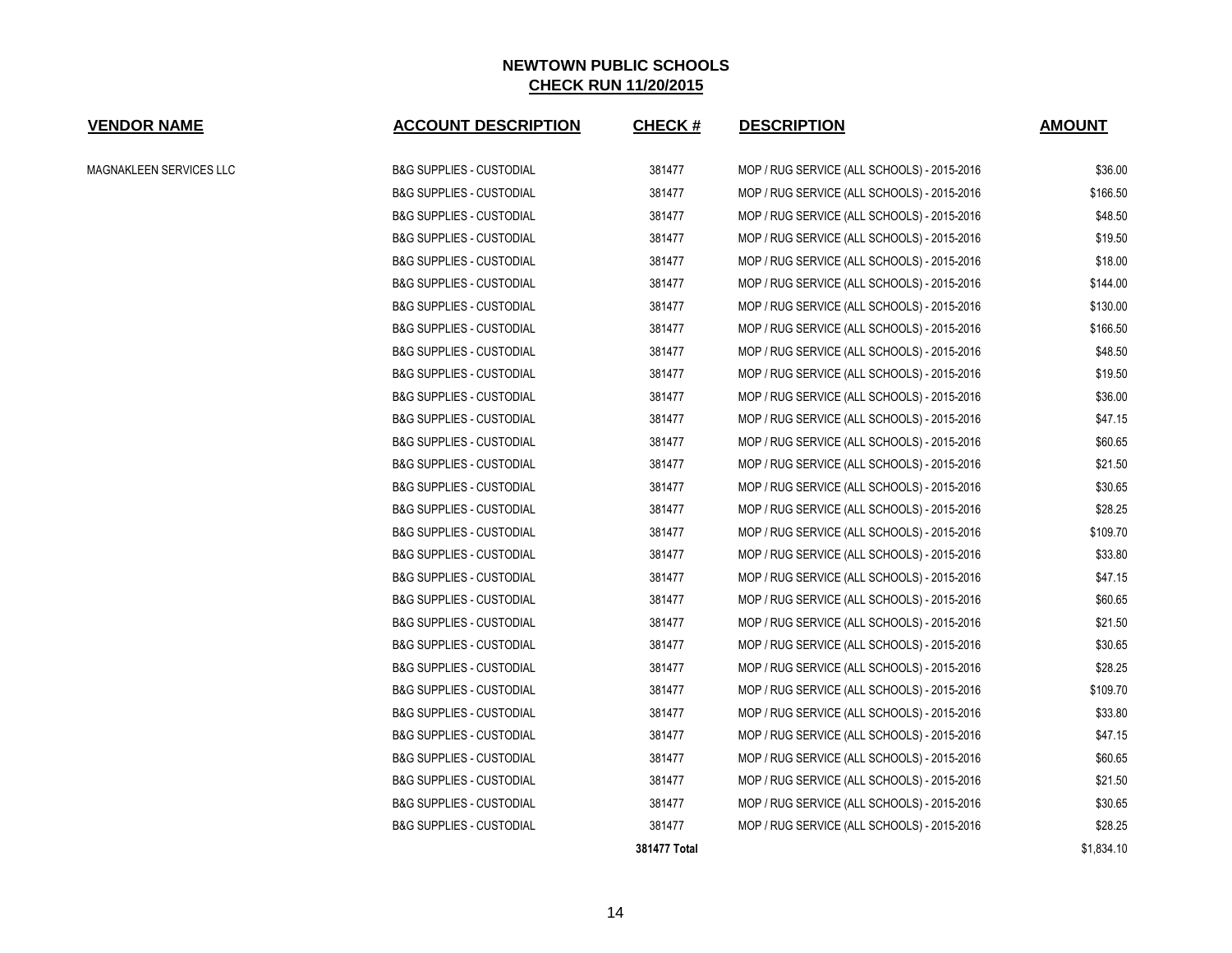| <b>VENDOR NAME</b> | <b>ACCOUNT DESCRIPTION</b>         | <b>CHECK#</b> | <b>DESCRIPTION</b>                         | <b>AMOUNT</b> |
|--------------------|------------------------------------|---------------|--------------------------------------------|---------------|
| MARSHALL MEMO LLC. | STAFF TRAIN. - CLASSROOM           | 381478        | 15 SUBSCRIPTIONS TO MARSHALL MEMO          | \$220.00      |
|                    |                                    | 381478 Total  |                                            | \$220.00      |
| W.B. MASON., INC.  | OFF. SUPPLIES - BUS. SERV.         | 381479        | <b>SUPPLIES 2015/16</b>                    | \$13.99       |
|                    | OFF. SUPPLIES - BUS. SERV.         | 381479        | <b>SUPPLIES 2015/16</b>                    | (\$13.99)     |
|                    | OFF. SUPPLIES - BUS. SERV.         | 381479        | <b>WATER 2015/16</b>                       | (\$54.00)     |
|                    | OFF. SUPPLIES - BUS. SERV.         | 381479        | WATER 2015/16                              | \$72.00       |
|                    | OFF. SUPPLIES - BUS. SERV.         | 381479        | INK CARTRIDGES 2015/16                     | \$174.99      |
|                    | OFF. SUPPLIES - BUS. SERV.         | 381479        | <b>WATER 2015/16</b>                       | \$99.90       |
|                    | OFF. SUPPLIES - BUS. SERV.         | 381479        | COFFEE 2015/16                             | \$53.94       |
|                    | OFF. SUPPLIES - BUS. SERV.         | 381479        | <b>SUPPLIES 2015/16</b>                    | \$49.85       |
|                    | OFF. SUPPLIES - BUS. SERV.         | 381479        | <b>SUPPLIES 2015/16</b>                    | \$80.06       |
|                    | OFF. SUPPLIES - PUPIL SERV.        | 381479        | <b>LABEL MAKER</b>                         | \$59.99       |
|                    | <b>INSTR. SUPPLIES - ENGLISH</b>   | 381479        | SEE ATTACHED LIST                          | \$282.37      |
|                    | INSTR. SUPPLIES - ENGLISH          | 381479        | SEE ATTACHED LIST                          | \$2.07        |
|                    | <b>INSTR. SUPPLIES - ENGLISH</b>   | 381479        | SEE ATTACHED LIST                          | (\$2.07)      |
|                    | <b>INSTR. SUPPLIES - ENGLISH</b>   | 381479        | SEE ATTACHED LIST                          | \$172.38      |
|                    | INSTR. SUPPLIES - ENGLISH          | 381479        | SEE ATTACHED LIST                          | \$8.64        |
|                    | INSTR. SUPPLIES - T.A.P./FLEX      | 381479        | DRY-ERASE- PENCIL-POSTER BOARD- TONER TEC. | \$228.88      |
|                    | INSTR. SUPPLIES - T.A.P./FLEX      | 381479        | DRY-ERASE- PENCIL-POSTER BOARD- TONER TEC. | \$43.57       |
|                    | INSTR. SUPPLIES - T.A.P./FLEX      | 381479        | DRY-ERASE- PENCIL-POSTER BOARD- TONER TEC. | \$455.86      |
|                    | INSTR. SUPPLIES - T.A.P./FLEX      | 381479        | DRY-ERASE- PENCIL-POSTER BOARD- TONER TEC. | \$105.50      |
|                    | <b>INSTR. SUPPLIES - ENGLISH</b>   | 381479        | SEE ATTACHED LIST                          | \$225.65      |
|                    | <b>INSTR. SUPPLIES - ENGLISH</b>   | 381479        | SEE ATTACHED LIST                          | \$14.46       |
|                    | <b>INSTR. SUPPLIES - ENGLISH</b>   | 381479        | SEE ATTACHED LIST                          | \$28.99       |
|                    | <b>INSTR. SUPPLIES - ENGLISH</b>   | 381479        | SEE ATTACHED LIST                          | (\$28.99)     |
|                    | <b>INSTR. SUPPLIES - ENGLISH</b>   | 381479        | SEE ATTACHED LIST                          | \$27.54       |
|                    | <b>INSTR. SUPPLIES - ENGLISH</b>   | 381479        | SEE ATTACHED LIST                          | \$14.96       |
|                    | INSTR. SUPPLIES - ENGLISH          | 381479        | SEE ATTACHED LIST                          | \$16.79       |
|                    | INSTR. SUPPLIES - ENGLISH          | 381479        | SEE ATTACHED LIST                          | \$9.18        |
|                    | INSTR. SUPPLIES - ENGLISH          | 381479        | SEE ATTACHED LIST                          | \$65.00       |
|                    | <b>INSTR. SUPPLIES - CLASSROOM</b> | 381479        | Hammer Mill copy plus 20 lb. copy paper    | \$4,598.85    |
|                    | INSTR. SUPPLIES - CLASSROOM        | 381479        | Hammer Mill copy plus 20 lb. copy paper    | \$399.90      |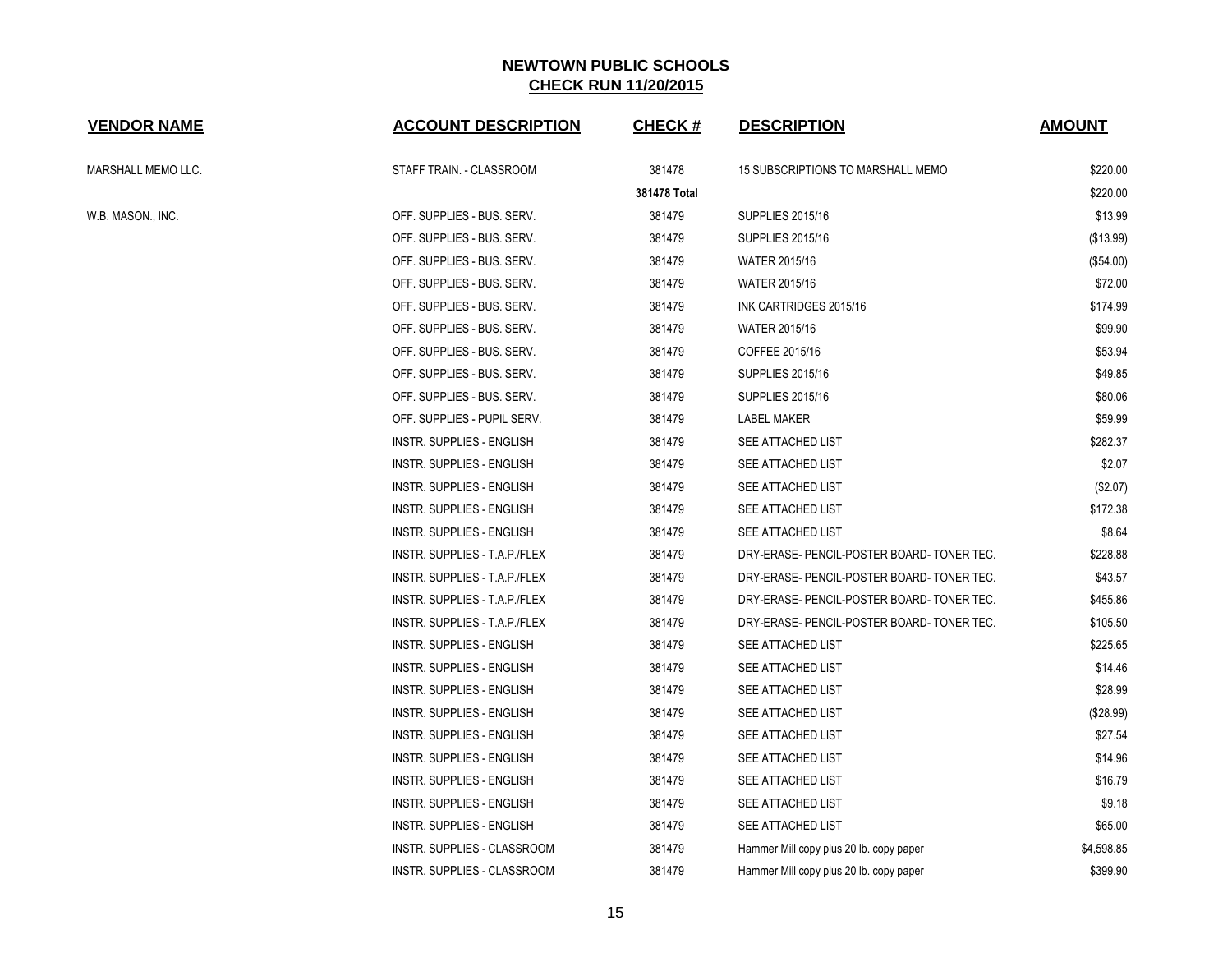| <b>VENDOR NAME</b>                   | <b>ACCOUNT DESCRIPTION</b>          | <b>CHECK#</b> | <b>DESCRIPTION</b>                              | <b>AMOUNT</b> |
|--------------------------------------|-------------------------------------|---------------|-------------------------------------------------|---------------|
| W.B. MASON., INC.                    | INSTR. SUPPLIES - CLASSROOM         | 381479        | 20 BINDERS AND DIVIDERS                         | \$89.96       |
|                                      | INSTR. SUPPLIES - SP. ED. PREK-8    | 381479        | <b>CARTRIDGES, WATER</b>                        | \$313.93      |
|                                      | INSTR. SUPPLIES - WORLD LANG.       | 381479        | SEE CART                                        | \$8.72        |
|                                      | OFF. SUPPLIES - ADMIN.              | 381479        | <b>STENO BOOKS</b>                              | \$104.00      |
|                                      | OFF. SUPPLIES - PUPIL SERV.         | 381479        | fastener folders                                | \$211.96      |
|                                      | <b>INSTR. SUPPLIES - ENGLISH</b>    | 381479        | SEE ATTACHED LIST                               | \$68.65       |
|                                      | INSTR. SUPPLIES - SCIENCE           | 381479        | DEPOSITS PO 53863 WATER                         | \$50.40       |
|                                      |                                     | 381479 Total  |                                                 | \$8,053.88    |
| <b>DEVIN MATTE</b>                   | CONTRACTED SERV. - B.O.E.           | 381480        | TAPING OF BOE MEETING                           | \$50.00       |
|                                      |                                     | 381480 Total  |                                                 | \$50.00       |
| MCKENNEY MECHANICAL CONTRACTORS INC. | <b>EMERGENCY REPAIRS - M.S.</b>     | 381481        | OIL LEAK REPAIR ON BOILER #4 - NMS              | \$340.00      |
|                                      |                                     | 381481 Total  |                                                 | \$340.00      |
| WILLIAM B. MEYER INC.                | OFF. SUPPLIES - PUPIL SERV.         | 381482        | <b>RECORDS MANAGEMENT</b>                       | \$96.63       |
|                                      |                                     | 381482 Total  |                                                 | \$96.63       |
| MHA CONSULTING INC.                  | STAFF TRAIN. - SECURITY             | 381483        | Facilitator Costs,                              | \$11,043.50   |
|                                      |                                     | 381483 Total  |                                                 | \$11,043.50   |
| MOBILE MINI, INC.                    | EQUIP RENTAL - SPORTS               | 381484        | <b>RENTAL CONTAINERS</b>                        | \$95.00       |
|                                      |                                     | 381484 Total  |                                                 | \$95.00       |
| E. A. MORSE & CO. INC.               | <b>REPAIRS - CUSTODIAL</b>          | 381485        | <b>CUSTODIAL MACHINE REPAIRS - MG / RIS</b>     | \$432.40      |
|                                      | <b>REPAIRS - CUSTODIAL</b>          | 381485        | <b>CUSTODIAL MACHINE REPAIRS - MG / RIS</b>     | \$1,699.78    |
|                                      | <b>REPAIRS - CUSTODIAL</b>          | 381485        | CUSTODIAL MACHINE REPAIRS - MG / RIS            | \$995.86      |
|                                      | <b>B&amp;G SUPPLIES - CUSTODIAL</b> | 381485        | NABC / GLASS CLEANER - CUST SUPPLIES            | \$1,617.42    |
|                                      |                                     | 381485 Total  |                                                 | \$4,745.46    |
| <b>ANNE MURRAY</b>                   | INSTR. SUPPLIES - CLASSROOM         | 381486        | OT STUDENTS SUPPLIES                            | \$21.03       |
|                                      |                                     | 381486 Total  |                                                 | \$21.03       |
| MUSIC & ARTS CENTER, INC.            | INSTR. SUPPLIES - MUSIC             | 381487        | For Orchestra supplies throughout the year      | \$26.82       |
|                                      | INSTR. SUPPLIES - MUSIC             | 381487        | For Band supplies 2015/16                       | \$144.13      |
|                                      | INSTR. SUPPLIES - MUSIC             | 381487        | For 7th grade Band supplies throughout the year | \$189.49      |
|                                      |                                     | 381487 Total  |                                                 | \$360.44      |
| <b>NCS PEARSON INC.</b>              | INSTR. SUPPLIES - PSYCH.            | 381488        | SEE ATTACHED BASC-2 PROTOCOLS                   | \$500.60      |
|                                      | INSTR. SUPPLIES - PSYCH.            | 381488        | <b>SHIPPING</b>                                 | \$25.03       |
|                                      |                                     | 381488 Total  |                                                 | \$525.63      |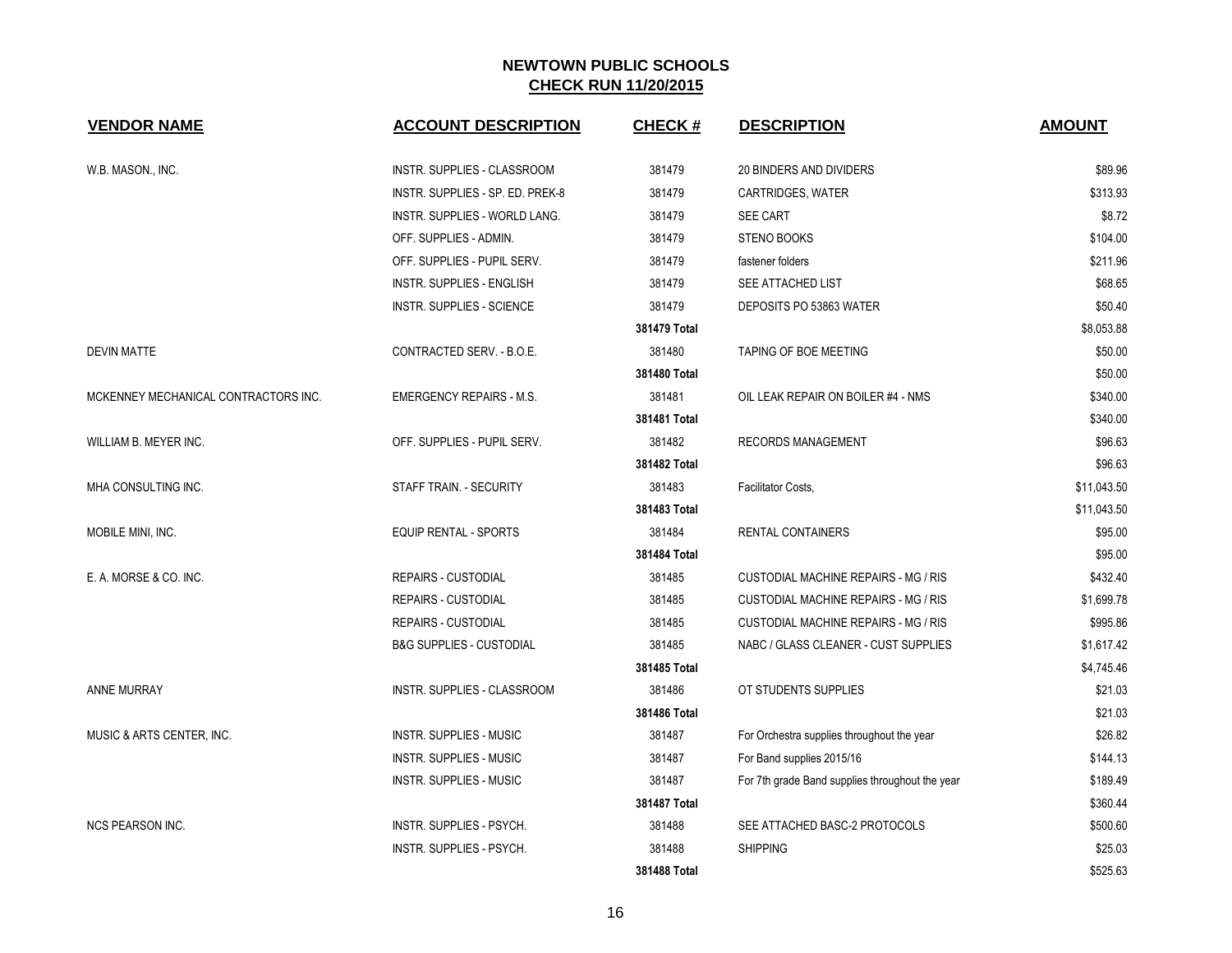| <b>VENDOR NAME</b>                    | <b>ACCOUNT DESCRIPTION</b>         | <b>CHECK#</b> | <b>DESCRIPTION</b>                                   | <b>AMOUNT</b> |
|---------------------------------------|------------------------------------|---------------|------------------------------------------------------|---------------|
| NEW ENGLAND FITNESS DISTRIBUTORS INC. | REPAIRS - P.E.                     | 381489        | FITNESS CENTER MAINTENANCE AGREEMENT                 | \$627.50      |
|                                       |                                    | 381489 Total  |                                                      | \$627.50      |
| NEWSELA                               | <b>TEXTBOOKS - ENGLISH</b>         | 381490        | Newsela PRO Grade License per attached               | \$1,260.00    |
|                                       |                                    | 381490 Total  |                                                      | \$1,260.00    |
| NEWTOWN GRAPHICS                      | PRINTING - GUIDANCE                | 381491        | Thank you notes. Ninth graded advisories NO SHIPPING | \$106.25      |
|                                       |                                    | 381491 Total  |                                                      | \$106.25      |
| NEWTOWN GREENERY                      | <b>INSTR. SUPPLIES - CLASSROOM</b> | 381492        | <b>FLOWERS FOR VETERANS DAY</b>                      | \$144.00      |
|                                       |                                    | 381492 Total  |                                                      | \$144.00      |
| NEWTOWN HARDWARE                      | <b>B&amp;G SUPPLIES - MAINT.</b>   | 381493        | FOR MAINT SUPPLIES                                   | \$189.43      |
|                                       | <b>B&amp;G SUPPLIES - MAINT.</b>   | 381493        | FOR MAINT SUPPLIES                                   | \$78.00       |
|                                       | <b>B&amp;G SUPPLIES - MAINT.</b>   | 381493        | FOR MAINT SUPPLIES                                   | \$106.75      |
|                                       | <b>B&amp;G SUPPLIES - MAINT.</b>   | 381493        | <b>FOR MAINT SUPPLIES</b>                            | \$28.14       |
|                                       | <b>B&amp;G SUPPLIES - MAINT.</b>   | 381493        | <b>FOR MAINT SUPPLIES</b>                            | \$85.87       |
|                                       | <b>B&amp;G SUPPLIES - MAINT.</b>   | 381493        | <b>FOR MAINT SUPPLIES</b>                            | \$25.12       |
|                                       | <b>B&amp;G SUPPLIES - MAINT.</b>   | 381493        | <b>FOR MAINT SUPPLIES</b>                            | \$68.76       |
|                                       | <b>B&amp;G SUPPLIES - MAINT.</b>   | 381493        | <b>FOR MAINT SUPPLIES</b>                            | \$82.10       |
|                                       | <b>B&amp;G SUPPLIES - MAINT.</b>   | 381493        | FOR MAINT SUPPLIES                                   | \$35.99       |
|                                       | <b>B&amp;G SUPPLIES - MAINT.</b>   | 381493        | FOR MAINT SUPPLIES                                   | \$5.84        |
|                                       | <b>B&amp;G SUPPLIES - MAINT.</b>   | 381493        | FOR MAINT SUPPLIES                                   | \$57.96       |
|                                       | <b>B&amp;G SUPPLIES - MAINT.</b>   | 381493        | FOR MAINT SUPPLIES                                   | \$51.26       |
|                                       | <b>B&amp;G SUPPLIES - MAINT.</b>   | 381493        | <b>FOR MAINT SUPPLIES</b>                            | \$8.36        |
|                                       | <b>B&amp;G SUPPLIES - MAINT.</b>   | 381493        | <b>FOR MAINT SUPPLIES</b>                            | \$18.50       |
|                                       | <b>B&amp;G SUPPLIES - MAINT.</b>   | 381493        | FOR MAINT SUPPLIES                                   | \$17.96       |
|                                       | <b>B&amp;G SUPPLIES - MAINT.</b>   | 381493        | <b>FOR MAINT SUPPLIES</b>                            | \$3.86        |
|                                       | <b>B&amp;G SUPPLIES - MAINT.</b>   | 381493        | FOR MAINT SUPPLIES                                   | \$7.90        |
|                                       |                                    | 381493 Total  |                                                      | \$871.80      |
| NEWTOWN HIGH SCHOOL                   | VOCATIONAL PLACEMENT STIPENDS      | 381494        | STIPENDS FOR TRANSION STUDENTS                       | \$2,000.00    |
|                                       |                                    | 381494 Total  |                                                      | \$2,000.00    |
| NEWTOWN YOUTH AND FAMILY SERVICES     | PROF. SERV. - SUBSTANCE ABUSE      | 381495        | SUBSTANCE ABUSE COUNSELOR                            | \$9,758.09    |
|                                       |                                    | 381495 Total  |                                                      | \$9,758.09    |
| DARRYL NICHOLSON                      | <b>INSTR. SUPPLIES - SCIENCE</b>   | 381496        | <b>NUBEE THERMOMETER</b>                             | \$125.82      |
|                                       |                                    | 381496 Total  |                                                      | \$125.82      |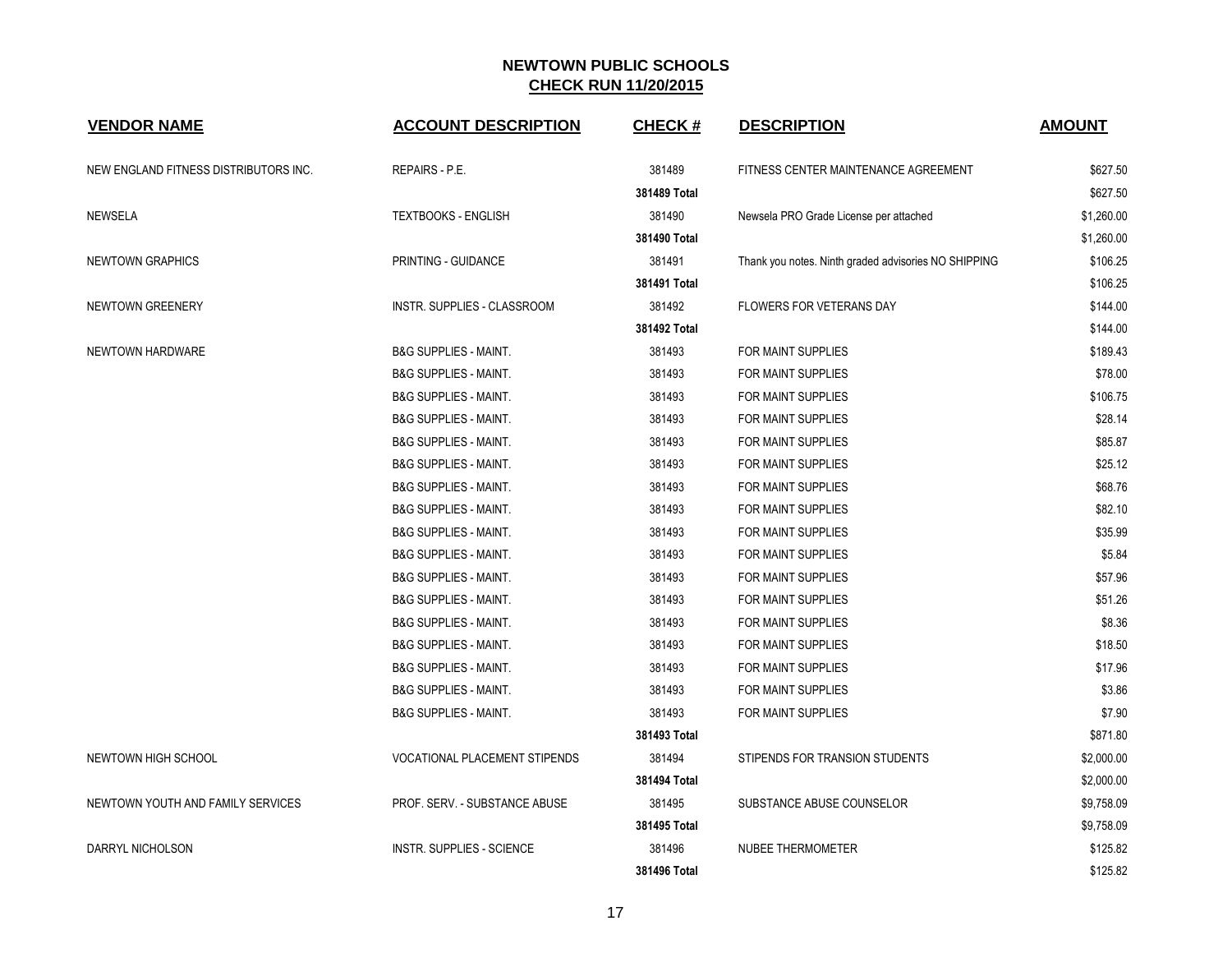| <b>VENDOR NAME</b>       | <b>ACCOUNT DESCRIPTION</b>         | <b>CHECK#</b> | <b>DESCRIPTION</b>                                           | <b>AMOUNT</b> |
|--------------------------|------------------------------------|---------------|--------------------------------------------------------------|---------------|
| MARIE PAULA OLMOS-VALERI | STAFF TRAIN. - CLASSROOM           | 381497        | CONF CT COLT                                                 | \$105.00      |
|                          |                                    | 381497 Total  |                                                              | \$105.00      |
| ON-SITE SHREDDING        | CONTRACTED SERV. - BUS. SERV.      | 381498        | SHREDDING SERV AT C/O 2015/16                                | \$40.00       |
|                          |                                    | 381498 Total  |                                                              | \$40.00       |
| ORIGO EDUCATION          | INSTR. SUPPLIES - CLASSROOM        | 381499        | The Number Case - Grade 3, Cat. #TNC-400-2                   | \$199.00      |
|                          | <b>INSTR. SUPPLIES - CLASSROOM</b> | 381499        | The Number Case - Grade 4, Cat. #TNC-417-2                   | \$199.00      |
|                          | INSTR. SUPPLIES - CLASSROOM        | 381499        | Shipping and Handling charges                                | \$19.90       |
|                          |                                    | 381499 Total  |                                                              | \$417.90      |
| MICHAEL ORNAF            | INSTR. SUPPLIES - TECH ED.         | 381500        | <b>ASSOR SUPPLIES</b>                                        | \$65.95       |
|                          |                                    | 381500 Total  |                                                              | \$65.95       |
| <b>CATHY OSTAR</b>       | INSTR. SUPPLIES - T.A.P./FLEX      | 381501        | INSTRUCTIONAL SUPPLIES                                       | \$295.78      |
|                          |                                    | 381501 Total  |                                                              | \$295.78      |
| PCM-G                    | INSTR. SUPPLIES - CLASSROOM        | 381502        | HP Toner 83X CF283X Item# 13329632 -Shipping                 | \$69.95       |
|                          | EQUIPMENT - H.S. CAMERAS           | 381502        | 3 HP Switches J9854A#ABA                                     | \$3,298.00    |
|                          |                                    | 381502 Total  |                                                              | \$3,367.95    |
| PEARSON EDUCATION INC.   | INSTR. SUPPLIES - WORLD LANG.      | 381503        | 6 YEAR LICENSE ONLINE ACCESS FOR LATIN                       | \$157.41      |
|                          |                                    | 381503 Total  |                                                              | \$157.41      |
| CAROL PELLIGRA           | STAFF TRAIN. - CLASSROOM           | 381504        | CAEA CONF FEE                                                | \$200.00      |
|                          | STAFF TRAVEL - CLASSROOM           | 381504        | TRAVEL CAEA CONF                                             | \$53.72       |
|                          |                                    | 381504 Total  |                                                              | \$253.72      |
| PETTY CASH               | POSTAGE - ADMIN.                   | 381505        | PETTY CASH                                                   | \$25.65       |
|                          | OFF. SUPPLIES - ADMIN.             | 381505        | PETTY CASH                                                   | \$154.04      |
|                          | INSTR. SUPPLIES - SCIENCE          | 381505        | PETTY CASH                                                   | \$55.00       |
|                          |                                    | 381505 Total  |                                                              | \$234.69      |
| POSTMASTER - NEWTOWN     | POSTAGE - HEALTH ADMIN.            | 381506        | Postage for mailings for 6th and 9th grd. Physical reminders | \$53.76       |
|                          |                                    | 381506 Total  |                                                              | \$53.76       |
| POSTMASTER - NEWTOWN     | POSTAGE - HEALTH ADMIN.            | 381507        | Postage for shipping reminders about physicals               | \$53.76       |
|                          |                                    | 381507 Total  |                                                              | \$53.76       |
| MICHELLE PRANGER         | TUTORS - IN SCHOOL                 | 381508        | TUTORS - IN SCHOOL                                           | \$800.00      |
|                          | TUTORS - IN SCHOOL                 | 381508        | TUTORS - IN SCHOOL                                           | \$800.00      |
|                          | TUTORS - IN SCHOOL                 | 381508        | <b>TUTORS - IN SCHOOL</b>                                    | \$800.00      |
|                          |                                    | 381508 Total  |                                                              | \$2,400.00    |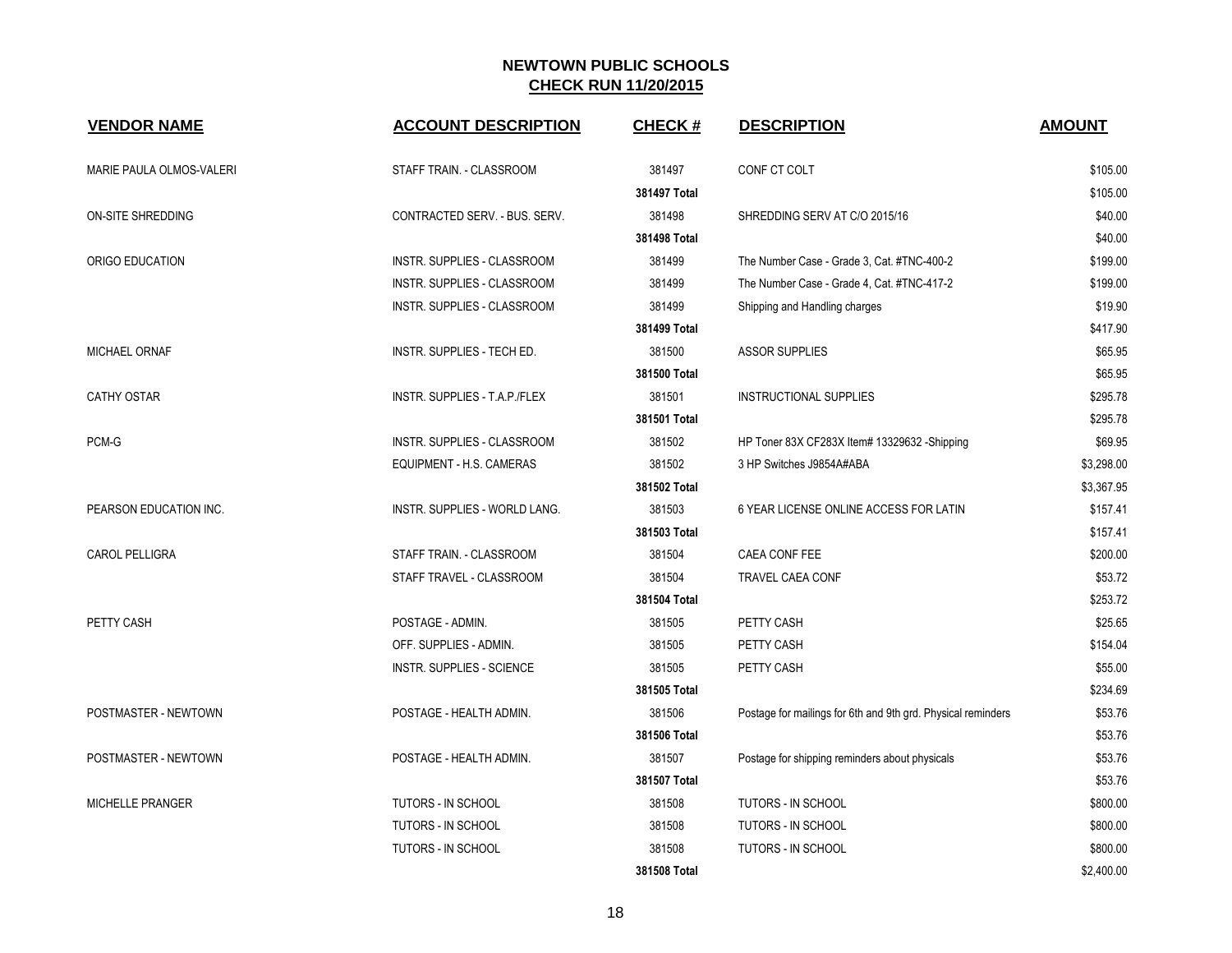| <b>VENDOR NAME</b>            | <b>ACCOUNT DESCRIPTION</b>        | <b>CHECK#</b> | <b>DESCRIPTION</b>                                  | <b>AMOUNT</b> |
|-------------------------------|-----------------------------------|---------------|-----------------------------------------------------|---------------|
| PROACTIVE SPORTS MEDICINE LLC | CONTRACTED SERV. - SPORTS         | 381509        | ATHLETIC TRAINING SERVICES                          | \$281.25      |
|                               |                                   | 381509 Total  |                                                     | \$281.25      |
| <b>BARBARA REILLY</b>         | STAFF TRAIN. - SUPER.             | 381510        | CPR MANIKIN RENTAL NOV 2015                         | \$200.00      |
|                               |                                   | 381510 Total  |                                                     | \$200.00      |
| <b>BETSY RICKERTS</b>         | INSTR. SUPPLIES - CLASSROOM       | 381511        | <b>REPLACE BROKEN GLASSES</b>                       | \$40.00       |
|                               |                                   | 381511 Total  |                                                     | \$40.00       |
| ELIZABETH T. RICKEY           | TUTORS - IN SCHOOL                | 381512        | <b>TUTORS - IN SCHOOL</b>                           | \$640.00      |
|                               |                                   | 381512 Total  |                                                     | \$640.00      |
| <b>MARCIE TURNER ROCKWELL</b> | STAFF TRAVEL - SP. ED. PREK-8     | 381513        | TRAVEL OCT 2015                                     | \$37.95       |
|                               |                                   | 381513 Total  |                                                     | \$37.95       |
| <b>RUBBER FLOORINING</b>      | EQUIPMENT - P.E.                  | 381514        | 8mm Strong Rubber tiles-23x23 color baby blue       | \$2,844.45    |
|                               | EQUIPMENT - P.E.                  | 381514        | Rubber floor Ramps- 7-9 mm Ramp Black               | \$37.99       |
|                               | EQUIPMENT - P.E.                  | 381514        | Shipping charge                                     | \$285.43      |
|                               |                                   | 381514 Total  |                                                     | \$3,167.87    |
| RYONET CORPORATION            | INSTR. SUPPLIES - TECH ED.        | 381515        | SCREEN PRINTING SUPPLIES AIS PER QUOTE              | \$119.93      |
|                               |                                   | 381515 Total  |                                                     | \$119.93      |
| SAFEGUARD BUSINESS SYSTEMS    | OFF. SUPPLIES - BUS. SERV.        | 381516        | W2 BLANK 4UP HORIZ W/BCKR(500)                      | \$202.45      |
|                               | OFF. SUPPLIES - BUS. SERV.        | 381516        | 1500 DBL WIND ENV - L87, CL38 #DW387D               | \$325.16      |
|                               | OFF. SUPPLIES - BUS. SERV.        | 381516        | 6 PACKS 1099 MISC - COPY A #LMA                     | \$45.57       |
|                               | OFF. SUPPLIES - BUS. SERV.        | 381516        | 6 PACKS 1099 MISC LASER BLANK #LMBL                 | \$45.57       |
|                               | OFF. SUPPLIES - BUS. SERV.        | 381516        | 300 DBL WIND ENV - 1099R/MISC #DWMRW/ 5 SHEETS W3 T | \$59.53       |
|                               | OFF. SUPPLIES - BUS. SERV.        | 381516        | <b>SHIPPING</b>                                     | \$38.56       |
|                               |                                   | 381516 Total  |                                                     | \$716.84      |
| <b>ANTHONY SALARIS</b>        | CONTRACTED SERV. - B.O.E.         | 381517        | TAPING & EDITING OF BOE MEETING                     | \$100.00      |
|                               |                                   | 381517 Total  |                                                     | \$100.00      |
| SHIPMAN & GOODWIN             | PROF. SERV. - SUPER.              | 381518        | PROF SERV SEPT 2015                                 | \$17,778.00   |
|                               |                                   | 381518 Total  |                                                     | \$17,778.00   |
| SILVER'S SOLAR SOLUTIONS LLC  | B. & G. IMPROVE - HOM.            | 381519        | INTERIOR FILM FOR WINDOWS - HOM                     | \$3,629.52    |
|                               | B. & G. IMPROVE - HAW.            | 381519        | INTERIOR FILM FOR WINDOWS - HAW                     | \$3,086.68    |
|                               | <b>B. &amp; G. IMPROVE - M.G.</b> | 381519        | INTERIOR FILM FOR WINDOWS - MG                      | \$4,239.13    |
|                               | B. & G. IMPROVE - RIS.            | 381519        | <b>INTERIOR FILM FOR WINDOWS - RIS</b>              | \$10,757.91   |
|                               | B. & G. IMPROVE - M.S.            | 381519        | INTERIOR FILM FOR WINDOWS - NMS                     | \$4,260.36    |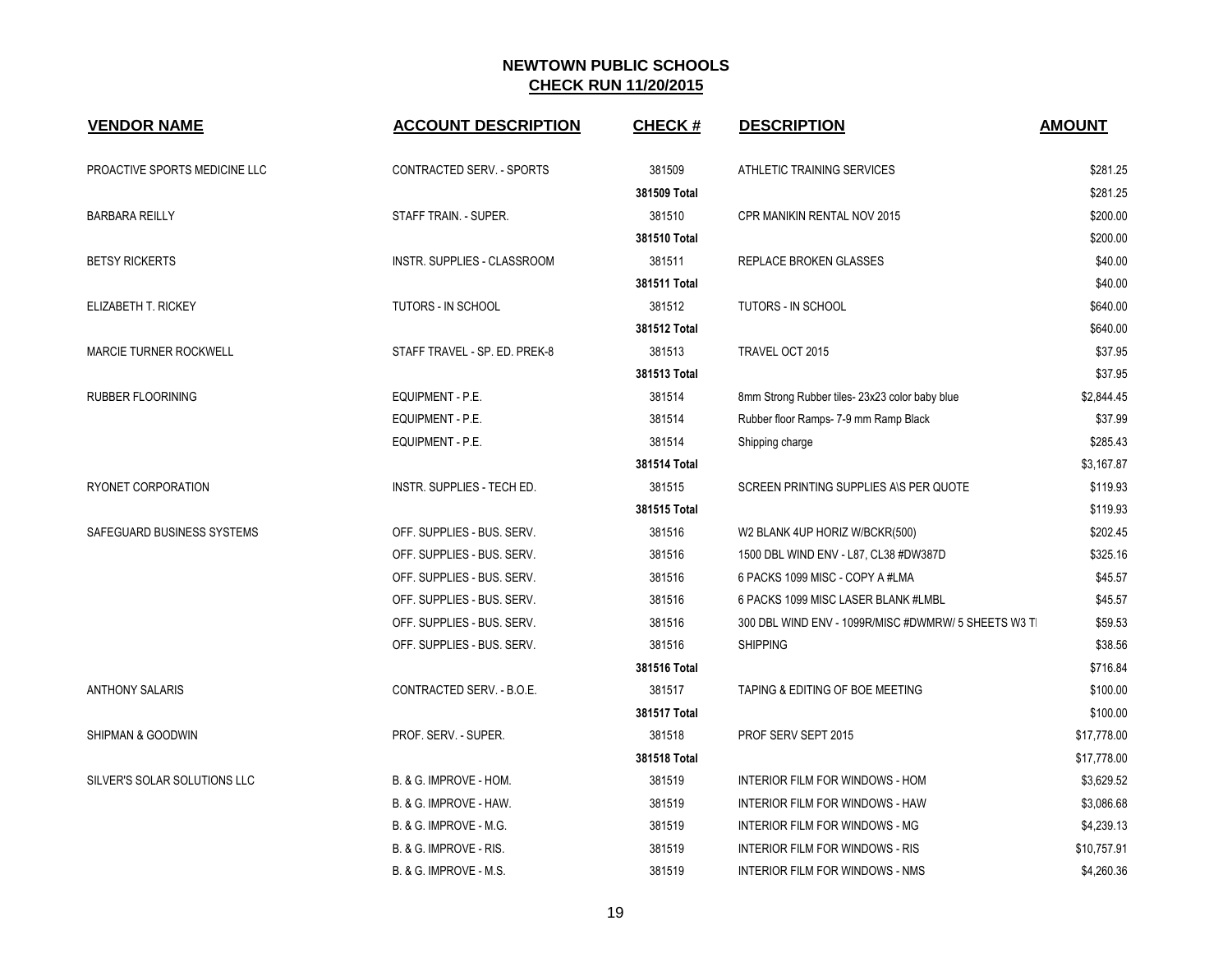| <b>VENDOR NAME</b>              | <b>ACCOUNT DESCRIPTION</b>           | <b>CHECK#</b> | <b>DESCRIPTION</b>                          | <b>AMOUNT</b> |
|---------------------------------|--------------------------------------|---------------|---------------------------------------------|---------------|
| SILVER'S SOLAR SOLUTIONS LLC    | B. & G. IMPROVE - H.S.               | 381519        | INTERIOR FILM FOR WINDOWS - NHS             | \$13,306.80   |
|                                 |                                      | 381519 Total  |                                             | \$39,280.40   |
| CAROL CARDILLO SKOLAS           | INSTR. SUPPLIES - CLASSROOM          | 381520        | <b>SUPPLIES</b>                             | \$4.00        |
|                                 |                                      | 381520 Total  |                                             | \$4.00        |
| SOCIAL LEARNING CENTER, LLC     | PROF. SERV. - PSYCH/MED. EVAL.       | 381521        | PROF. SERV. - PSYCH/MED. EVAL.              | \$1,725.00    |
|                                 | PROF. SERV. - PSYCH/MED. EVAL.       | 381521        | PROF. SERV. - PSYCH/MED. EVAL.              | \$450.00      |
|                                 |                                      | 381521 Total  |                                             | \$2,175.00    |
| SOUTHBURY PRINTING CENTRE, INC. | PRINTING - ADMIN.                    | 381522        | <b>WELLNESS EVENT POSTCARD</b>              | \$95.81       |
|                                 |                                      | 381522 Total  |                                             | \$95.81       |
| SOUTHPAW ENTERPRISES INC.       | INSTR. SUPPLIES - SP. ED. PREK-8     | 381523        | <b>FREIGHT</b>                              | \$45.00       |
|                                 | INSTR. SUPPLIES - SP. ED. PREK-8     | 381523        | QUOTE ATTACHED CUSTOM SUPPORT STRUCTURE #70 | \$2.690.00    |
|                                 | INSTR. SUPPLIES - SP. ED. PREK-8     | 381523        | <b>FREIGHT</b>                              | \$510.16      |
|                                 | INSTR. SUPPLIES - SP. ED. PREK-8     | 381523        | QUOTE ATTACHED CUSTOM SUPPORT STRUCTURE #70 | \$960.00      |
|                                 |                                      | 381523 Total  |                                             | \$4,205.16    |
| STADIUM SYSTEM, INC.            | <b>INSTR. SUPPLIES - SPORTS</b>      | 381524        | <b>REPLACEMENT PADS</b>                     | \$1,090.00    |
|                                 | <b>INSTR. SUPPLIES - SPORTS</b>      | 381524        | <b>REPLACEMENT VALVES</b>                   | \$45.00       |
|                                 | <b>INSTR. SUPPLIES - SPORTS</b>      | 381524        | <b>GATORADE COOLERS</b>                     | \$176.00      |
|                                 |                                      | 381524 Total  |                                             | \$1,311.00    |
| STATE OF CONNECTICUT            | <b>PROF. SERV. - B. &amp; G.</b>     | 381525        | ELEVATOR LICENSE RENEWAL - RIS              | \$240.00      |
|                                 |                                      | 381525 Total  |                                             | \$240.00      |
| STEPNEY HARDWARE INC.           | <b>B&amp;G SUPPLIES - MAINT.</b>     | 381526        | FOR MAINT SUPPLIES 2015-2016                | \$55.30       |
|                                 | <b>B&amp;G SUPPLIES - MAINT.</b>     | 381526        | FOR MAINT SUPPLIES 2015-2016                | \$74.39       |
|                                 |                                      | 381526 Total  |                                             | \$129.69      |
| <b>SUPPLYWORKS</b>              | <b>B&amp;G SUPPLIES - MAINT.</b>     | 381527        | TEMPCONTROL CARTRIDGE - NHS PLUMBING REPAIR | \$1,594.54    |
|                                 | <b>B&amp;G SUPPLIES - MAINT.</b>     | 381527        | SALT SPREADERS - PER QUOTE                  | \$742.00      |
|                                 |                                      | 381527 Total  |                                             | \$2,336.54    |
| SYSCO CONNECTICUT LLC           | INSTR. SUPPLIES - LIFE MAN./CULINARY | 381528        | LAB CULINARY SUPPLIES                       | \$589.15      |
|                                 | INSTR. SUPPLIES - LIFE MAN./CULINARY | 381528        | LAB CULINARY SUPPLIES                       | \$830.51      |
|                                 |                                      | 381528 Total  |                                             | \$1,419.66    |
| <b>TAX COLLECTOR NEWTOWN</b>    | WATER - RIS.                         | 381529        | <b>WATER RIS 7,300000 UNITS</b>             | \$12,575.00   |
|                                 |                                      | 381529 Total  |                                             | \$12,575.00   |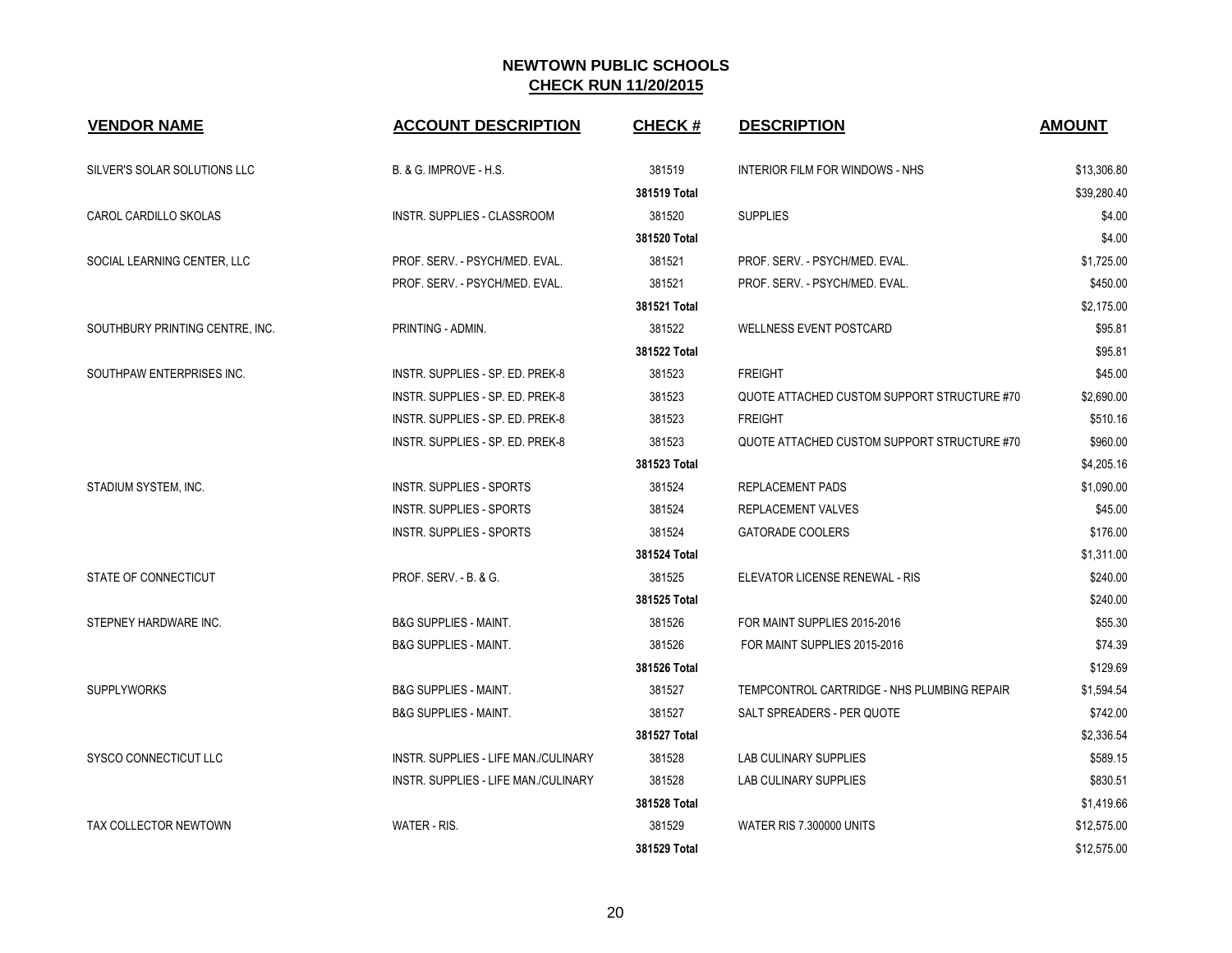| <b>VENDOR NAME</b>               | <b>ACCOUNT DESCRIPTION</b>      | <b>CHECK#</b> | <b>DESCRIPTION</b>                                 | <b>AMOUNT</b> |
|----------------------------------|---------------------------------|---------------|----------------------------------------------------|---------------|
| THYSSENKRUPP ELEVATOR CORP       | <b>B&amp;G CONTRACTED SERV.</b> | 381530        | ELEVATOR SVC CONTRACT - SH (2015-2016)             | \$186.55      |
|                                  | EMERGENCY REPAIRS - S.H.        | 381530        | ELEVATOR DOORS WON T CLOSE - SH                    | \$555.00      |
|                                  | EMERGENCY REPAIRS - S.H.        | 381530        | ELEVATOR REPAIR LEAKING FLANGE SEAL                | \$5,387.56    |
|                                  |                                 | 381530 Total  |                                                    | \$6,129.11    |
| <b>COLLIN TOD</b>                | CONTRACTED SERV. - B.O.E.       | 381531        | TAPING OF BOE MEETING                              | \$50.00       |
|                                  |                                 | 381531 Total  |                                                    | \$50.00       |
| <b>TORRCO</b>                    | B. & G. REPAIRS - M.S.          | 381532        | HALLWAY REPAIR PARTS - NMS                         | \$146.02      |
|                                  |                                 | 381532 Total  |                                                    | \$146.02      |
| <b>TOWN OF RIDGEFIELD</b>        | STAFF TRAIN. - INFO. TECH.      | 381533        | Migration of custom fields to extension workshop   | \$400.00      |
|                                  |                                 | 381533 Total  |                                                    | \$400.00      |
| TREASURER - STATE OF CONNECTICUT | CONTRACTED SERV. - SUPER.       | 381534        | <b>FINGERPRINTS</b>                                | \$67.50       |
|                                  |                                 | 381534 Total  |                                                    | \$67.50       |
| TREASURER - STATE OF CONNECTICUT | CONTRACTED SERV. - SUPER.       | 381535        | <b>FINGERPRINTS</b>                                | \$177.00      |
|                                  |                                 | 381535 Total  |                                                    | \$177.00      |
| MARISOL TROCHE, MS.ED.LPC        | PROF. SERV. - PSYCH/MED. EVAL.  | 381536        | PROF. SERV. - PSYCH/MED. EVAL.                     | \$375.00      |
|                                  |                                 | 381536 Total  |                                                    | \$375.00      |
| URGENT CARE MEDICAL ASSOCIATES   | MEDICAL INS. PREMIUMS           | 381537        | POST OFFER                                         | \$568.80      |
|                                  |                                 | 381537 Total  |                                                    | \$568.80      |
| <b>US GAMES</b>                  | INSTR. SUPPLIES - P.E.          | 381538        | Physical Education Supplies K-4                    | \$670.83      |
|                                  | INSTR. SUPPLIES - P.E.          | 381538        | Shipping/Handling                                  | \$114.04      |
|                                  | INSTR. SUPPLIES - P.E.          | 381538        | Numbered Youth Scrimmage Vests, Dozen, Red         | \$60.79       |
|                                  | INSTR. SUPPLIES - P.E.          | 381538        | Shipping and Handling charges                      | \$15.00       |
|                                  | INSTR. SUPPLIES - P.E.          | 381538        | Numbered Youth Scrimmage Vests, Dozen, Green       | \$121.59      |
|                                  | INSTR. SUPPLIES - P.E.          | 381538        | Numbered Youth Scrimmage Vests, Dozen, Blue        | \$60.79       |
|                                  | INSTR. SUPPLIES - P.E.          | 381538        | Numbered Youth Scrimmage Vests, Dozen, Yellow      | \$60.79       |
|                                  | INSTR. SUPPLIES - P.E.          | 381538        | Multi-Domes, Full Size, 10 inch diameter, set of 6 | \$82.39       |
|                                  | INSTR. SUPPLIES - P.E.          | 381538        | Shipping and Handling charges                      | \$55.33       |
|                                  | INSTR. SUPPLIES - SPORTS        | 381538        | <b>PULL FLOATS-1371359</b>                         | \$194.85      |
|                                  | <b>INSTR. SUPPLIES - SPORTS</b> | 381538        | DELUXE KICKBOARDS-1371349                          | \$239.85      |
|                                  | INSTR. SUPPLIES - SPORTS        | 381538        | GATORADE 7 OZ CUPS-B1376906                        | \$109.99      |
|                                  | INSTR. SUPPLIES - SPORTS        | 381538        | SLIPP NOTT TRACTION SYSTEM REPLACEMENT PAD         | \$99.00       |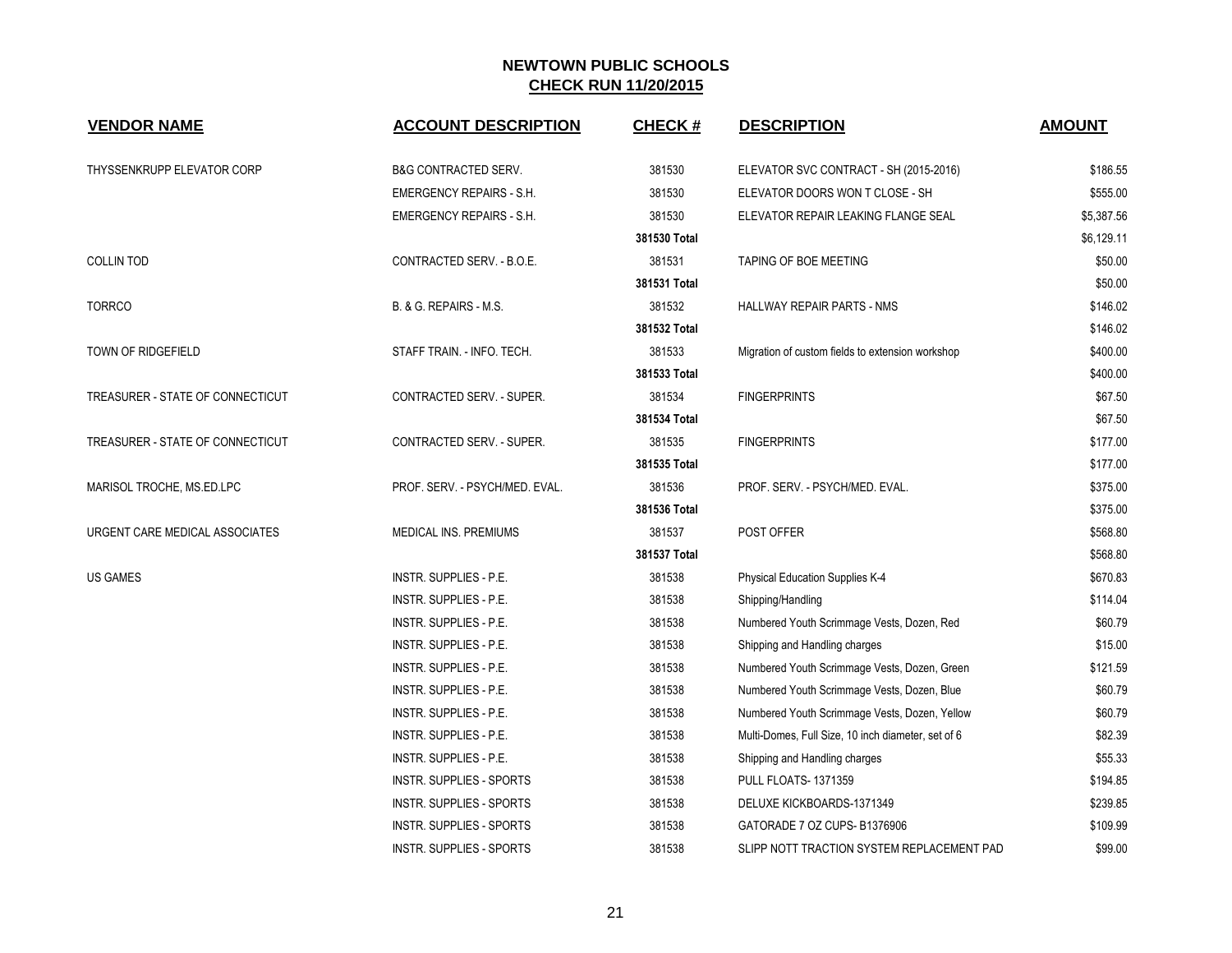| <b>VENDOR NAME</b>                     | <b>ACCOUNT DESCRIPTION</b>       | <b>CHECK#</b> | <b>DESCRIPTION</b>                             | <b>AMOUNT</b> |
|----------------------------------------|----------------------------------|---------------|------------------------------------------------|---------------|
| US GAMES                               | INSTR. SUPPLIES - SPORTS         | 381538        | <b>SHIPPING</b>                                | \$100.00      |
|                                        |                                  | 381538 Total  |                                                | \$1,985.24    |
| VIG SOLUTIONS                          | REPAIRS - INFO. TECH.            | 381539        | Dell OptiPlex 790 SFF i3 GHz 2120 4 GB         | \$265.00      |
|                                        | REPAIRS - INFO. TECH.            | 381539        | Shipping                                       | \$20.00       |
|                                        |                                  | 381539 Total  |                                                | \$285.00      |
| ANNA M. VOLPACCHIO                     | INSTR. SUPPLIES - FAMILY SCI.    | 381540        | FACS INSTRUCTIONAL SUPPLIES                    | \$149.08      |
|                                        |                                  | 381540 Total  |                                                | \$149.08      |
| WEBASSIGN                              | <b>INSTR. SUPPLIES - SCIENCE</b> | 381541        | CLASS 3 LOWELL WEBASSIGN HOMEWORK              | \$189.00      |
|                                        | <b>INSTR. SUPPLIES - SCIENCE</b> | 381541        | CLASS 1 LOWELL WEBASSIGN HOMEWORK              | \$220.50      |
|                                        | <b>INSTR. SUPPLIES - SCIENCE</b> | 381541        | CLASS 5 LOWELL WEBASSIGN HOMEWORK              | \$220.50      |
|                                        | INSTR. SUPPLIES - SCIENCE        | 381541        | <b>CLASS 7 LOWELL WEBASSIGN HOMEWORK</b>       | \$241.50      |
|                                        | INSTR. SUPPLIES - SCIENCE        | 381541        | CLASS 4 CENGAGE WEBASSIGN HOMEWORK             | \$147.00      |
|                                        | <b>INSTR. SUPPLIES - SCIENCE</b> | 381541        | <b>CLASS 3 TORRANCE WEBASSIGN HOMEWORK</b>     | \$252.00      |
|                                        | INSTR. SUPPLIES - SCIENCE        | 381541        | CLASS 8 TORRANCE WEBASSIGN HOMEWORK            | \$252.00      |
|                                        |                                  | 381541 Total  |                                                | \$1,522.50    |
| <b>WELLS FARGO EQUIPMENT FINANCE</b>   | <b>EQUIP RENTAL - B&amp;G</b>    | 381542        | LEASE 2015/16 B-18T-5 FORKLIFT                 | \$477.98      |
|                                        |                                  | 381542 Total  |                                                | \$477.98      |
| WELLSPRING FOUNDATION INC.             | TUITION - OUT-OF-DISTRICT        | 381543        | TUITION - OUT-OF-DISTRICT                      | \$4,032.00    |
|                                        | TUITION - OUT-OF-DISTRICT        | 381543        | TUITION - OUT-OF-DISTRICT                      | \$6,042.54    |
|                                        | TUITION - OUT-OF-DISTRICT        | 381543        | TUITION - OUT-OF-DISTRICT                      | \$375.00      |
|                                        |                                  | 381543 Total  |                                                | \$10,449.54   |
| WEST END POWER EQUIPMENT COMPANY INC.  | REPAIRS - MAINT.                 | 381544        | SERVICE ON GATOR - NHS                         | \$1,449.48    |
|                                        |                                  | 381544 Total  |                                                | \$1,449.48    |
| WEST MUSIC COMPANY INC.                | <b>INSTR. SUPPLIES - MUSIC</b>   | 381545        | Get American Singing Again, Item #805139       | \$16.99       |
|                                        | <b>INSTR. SUPPLIES - MUSIC</b>   | 381545        | Basic Beat BBHO, Triangle Holder, Item #256003 | \$4.00        |
|                                        | <b>INSTR. SUPPLIES - MUSIC</b>   | 381545        | Shipping and Handling charges                  | \$8.95        |
|                                        |                                  | 381545 Total  |                                                | \$29.94       |
| WIND RIVER ENVIRONMENTAL LLC           | <b>REFUSE REMOVAL</b>            | 381546        | PUMP GREASE - F WING CULINARY - NHS            | \$500.00      |
|                                        |                                  | 381546 Total  |                                                | \$500.00      |
| WISE LEARNING SPECIALIZED LEARNING CTR | TUTORS - HOMEBOUND               | 381547        | TUTORS - HOMEBOUND                             | \$5,500.00    |
|                                        |                                  | 381547 Total  |                                                | \$5,500.00    |